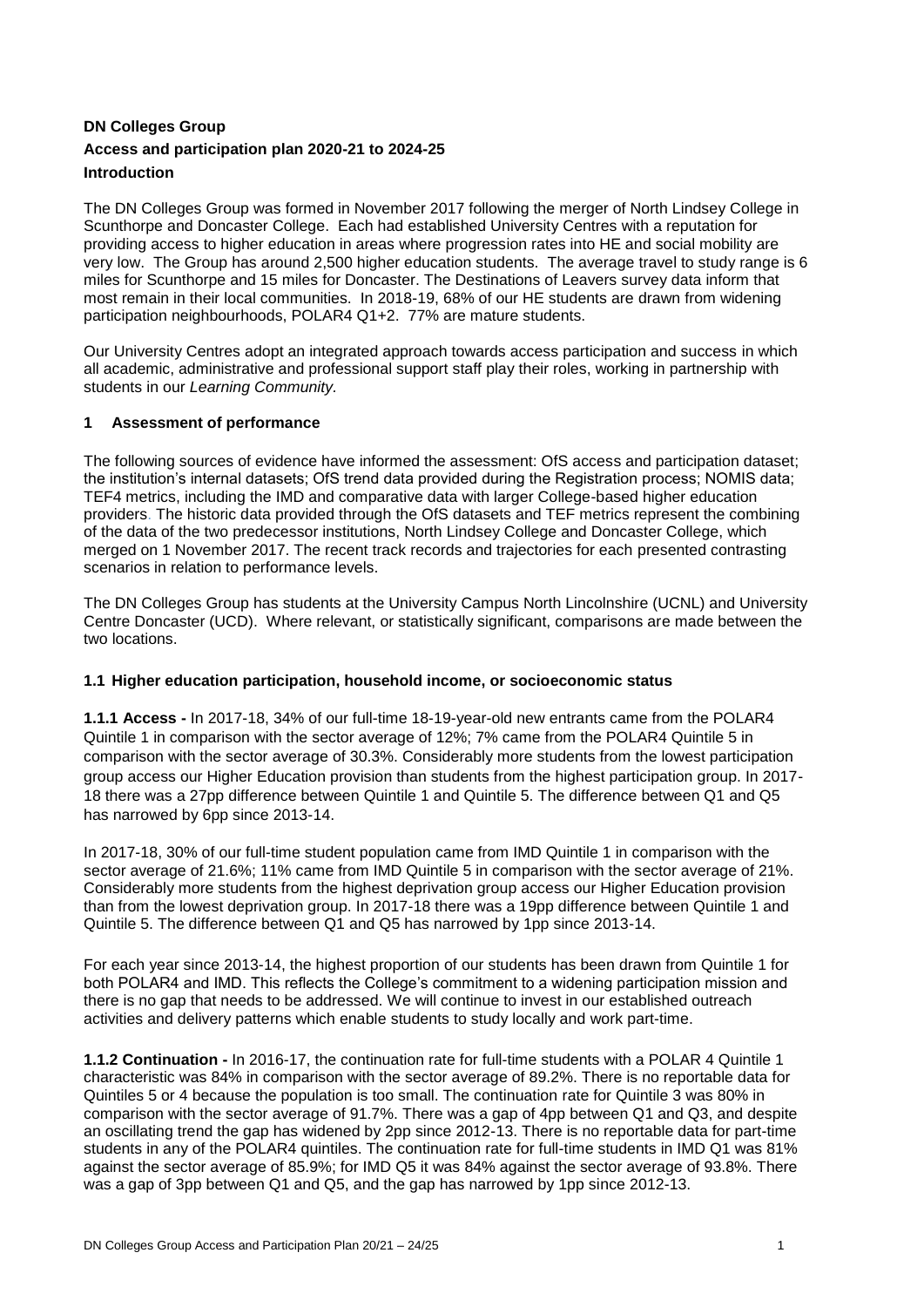In 2015-16, the continuation rate for part-time students in IMD Q1 was 70% against the sector average of 59.9%; for IMD Q5 it was 85% against the sector average of 68.4%. There was a gap of 15pp between Q1 and Q5, and the gap was widened by 14pp since 2011-12. **We have set a target to reduce the 15pp gap in the continuation rate between part-time students from IMD Q1 and Q5 to 5pp by 2024-25 [PTS\_1]**

Our intersectional analysis reveals an increasing trend in the continuation rate for males from POLAR4 Q1&2 (from 71% in 2013-14 to 90% in 2016-17). In contrast, our analysis also reveals a decreasing trend in the continuation rate for females from POLAR4 Q1&2 (from 90% in 2012-13 to 77% in 2016-17). Analysis has shown that the gap between females POLAR4 Q1&2 and Q3,4,5 is not significant however this will continue to be monitored through our reporting systems for managing student performance..

**1.1.3 Attainment -** In 2017-18, the attainment rate for full-time first-degree students from POLAR 4 Q1 was 35% in comparison with the sector average of 74.6%. There is no reportable data for any of the other quintiles for comparison of gaps in attainment or identification of the trend because the population is too small. The attainment rate for full-time first-degree students from IMD Q1 was 56% in comparison with the sector average of 67.1%. There was a gap of 21.4pp below the 77.3% attainment rate for IMD Q5, and this gap is 3.4 pp wider than the sector average. Between 2013-14 and 2017-18, the attainment rate between IMDQ1 and Q5 widened by 10.6pp, and in 2017-18 the gap widened by 20.1pp from the previous year. There is no reportable data for attainment for part-time students because the population is too small. **We have a set a target to reduce the 21.4pp gap in the attainment rate between IMD Quintiles 1 and 5 to 5pp by 2024-25 [PTS\_4].**

In 2017/18 there was a 20pp gap between the attainment rates between males from IMD Q1&2 (45%) and males from IMD Q3,4,5 (65%). There was also a 12pp gap between the attainment rates for males from IMD Q1&2 (45%) and females from IMD Q1&2 (57%). There is also a 15pp declining trend in the attainment rate for males from IDM Q1&2 between 2013-14 (65%) and 2017-18 (45%). **We have a set a target to reduce the 20pp gap in the attainment rate between males from IMD Q1&2 and males from IMD Q3,4,5 to 5pp by 2024-25 [PTS\_3].**

**1.1.4 Progression to employment or further study - I**n 2016-17, the progression rate for students in POLAR4 Q1 was 60% against the sector average of 68.8%. There is no reportable data for Q5 or Q4 for comparison of gaps in progression or identification of the trend because the population is too small. However, between 2012-13 and 2016-17 there has been a 10pp increase in the progression rate for students in POLAR4 Q1. The progression rate for students in IMD Q1 was 53% against the sector average of 68.9%; for students in IMD Q5 it was 45% in comparison with the sector average of 76%. The proportion of students from the highest deprivation group progressing to employment or further study was 8pp higher than the lowest deprivation group, and the proportion has widened by 5pp since 2012-13.

#### **1.2 Black, Asian and minority ethnic students**

**1.2.1 Access -** In 2017-18, 9% of our full-time new entrant students were recorded as BAME in comparison with the sector average of 31.2%. There was a gap of 82pp between our White and BAME populations. Of the students recorded as BAME, 4% were Asian, 3% were Black and 2% were Mixed. We have no reportable data on Other beyond 2015-16. The proportion of full-time new-entrant BAME students has remained the same over the 5-year period from 2013-14 by comparison with the sector performance in this period which has seen the gap between BAME and White students narrow by 4.9pp. Over the same 5-years, the year-by-year breakdown of our BAME population has remained consistent; the largest population each year has been Asian, followed by Black, then Mixed and finally Other. This reflects the breakdown of BAME students across the sector.

There is a notable difference across our two study locations. The BAME population at UCD in 2018-19 was 8.44% in comparison to the Doncaster region population statistics of 4.64%. [UK Office for National Statistics]. In comparison the BAME population at UCNL was 4.69% against a Scunthorpe population statistic of 6.46%. This represents an intra-organisational difference which we will continue to monitor.

In our intersectional analysis, we have identified a very low access rate for BAME new entrants from IMD Quintiles 1 and 2 (7%) and POLAR4 Quintiles 1 and 2 (7%). We have also identified a very low access rate for BAME new entrants from IMD Quintiles 3, 4 and 5 (3%) and POLAR4 Quintiles 3,4 and 5 (9%).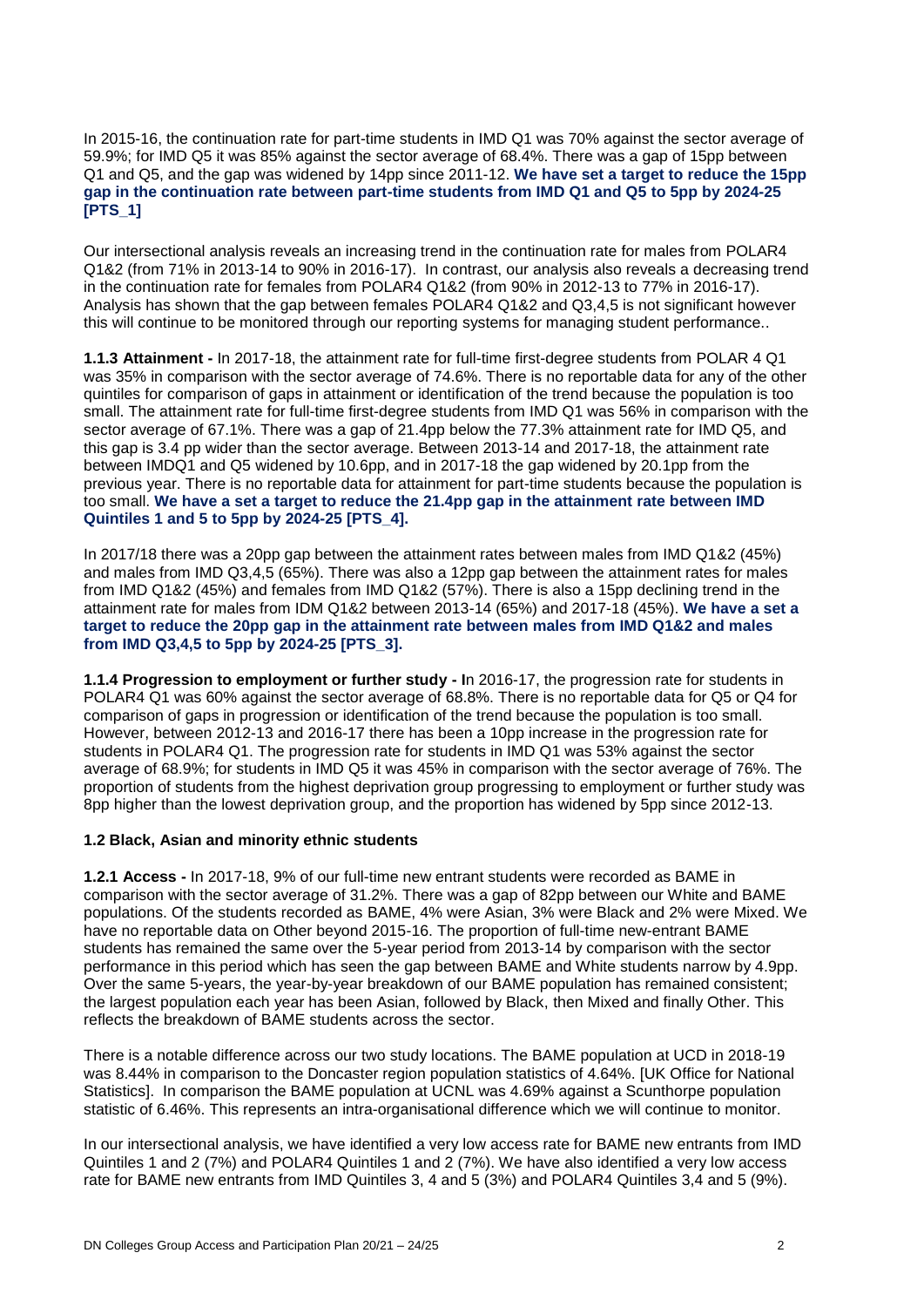Therefore, we conclude that there is no significant gap between BAME students from all IMD and POLAR 4 categories that needs to be addressed in relation to this particular intersection.

Our approach to this intersection is that low participation by BAME new entrants from IMD Quintiles 1 and 2 and POLAR4 Quintiles 1 and 2 should be addressed through continuing our outreach activities to increase participation from BAME populations generally rather than through targets for access based on socio-economic characteristics. However, we will continue to monitor this particular intersection of disadvantage through our commitment to increasing BAME participation more generally. One specific intervention is the recent introduction of the Interfaith Diversity Group which welcomes external members of the community as part of its membership.

**1.2.2 Continuation -** Over the five-year period from 2012-13 to 2016-17, we have no reportable data for Black, Mixed or Other populations in our BAME community. In 2016/17, the continuation rate for Asian students was 80% by comparison with the sector average of 90.3%. There was a gap of 3.7pp below the 83.7% continuation rate for our White students, and this gap is 3pp wider than the sector average. This gap has widened by 17.2pp from the previous year. Due to the low number of students in our Asian population, the performance gap in 17/18 is not statistically significant. Likewise, the small size of the Asian population is liable to produce fluctuations in the continuation rates of the Asian population, as is evidenced in the 5-year dataset from 2012/13 to 2016/17. **We have set a target to eliminate the 3.7pp gap in the continuation rate between Asian students and white students by 2022-23 [PTS\_5].**

**1.2.3 Attainment -** Over the 5-year period from 2013-14 to 2017-18, we have no reportable data for any of our BAME populations other than an attainment gap of 20pp in 2016-17 between White and all ethnicities except white, by comparison with the sector average of 13.8pp gap. In the absence of reportable data across the five-year period, it is not possible to identify any trends with regard to attainment gaps between ethnicities. We will continue to monitor the attainment rate for this population.

**1.2.4 Progression to employment or further study -** Over the 5-year period from 2013-14 to 2017-18, we have no reportable data for any of our BAME populations other than a progression gap of 5pp in 2016-17 between BAME and white students, by comparison with the sector average of 3.8pp gap. In the absence of reportable data across the five-year period, it is not possible to identify any trends with regard to progression gaps between ethnicities. We will continue to monitor the progression rate for this population.

#### **1.3 Mature students**

**1.3.1 Access** - In 2017-18, 76% of our full-time new entrants were mature students, by comparison with the sector average of 27.8%. Considerably more mature students access our Higher Education provision than Young students. In 2017-18, there was a 52pp difference between mature and young. Between 2013-14 and 2017-18, the difference between full-time mature and young students widened by 26pp. In 2017-18, 74% of our part-time new entrants were mature students, by comparison with the sector average of 87.4%. As with our full-time students, considerably more mature students access our part-time Higher Education provision than young students. In 2017-18, there was a 48pp difference between mature and young. Between 2013-14 and 2017-18, the difference between part-time mature and young students widened by 2pp.

**1.3.2 Continuation -** In 2016-17, the continuation rate for full-time mature students was 85% by comparison with the sector average of 84.8%. There was a difference of 6pp above the 79% continuation rate for our full-time Young students, and this difference is 1.4pp narrower than the sector average. Between 2012-13 and 2016-17, the continuation rate between full-time mature and young students widened by 5pp.

In 2015-16, the continuation rate for part-time mature students was 73% by comparison with the sector average of 61.8%. There was a gap of 13pp below the 86% continuation rate for our part-time young students, and this gap is 0.3pp wider than the sector average. Between 2011-12 and 2015-16, the continuation gap between part-time mature and young students widened by 5pp.**We have set a target to reduce the 13pp gap in the continuation rate between part-time mature students and part-time young students to 2pp by 2024-25 [PTS\_2].**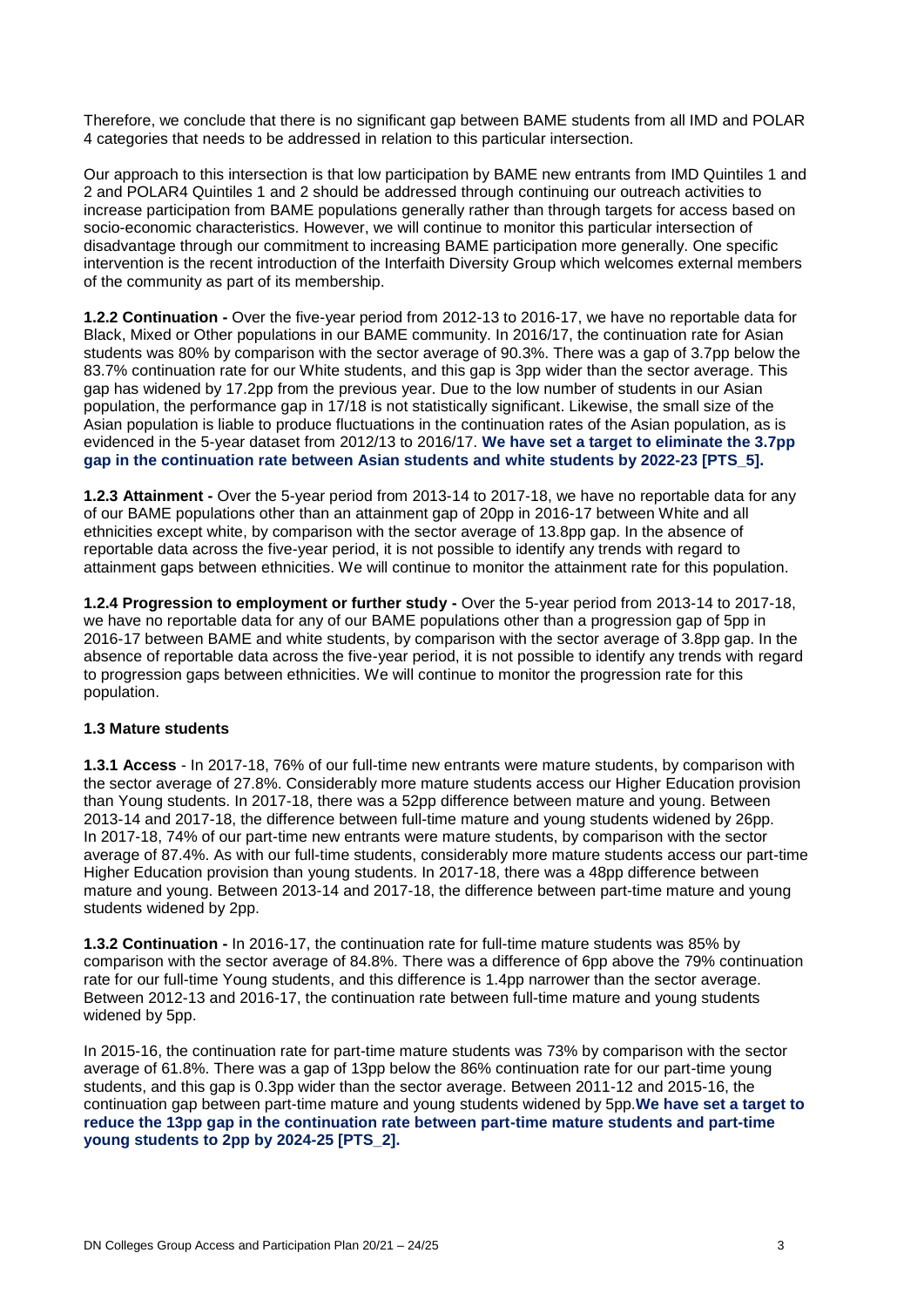**1.3.3 Attainment -** In 2017-18, the attainment rate for full-time mature students was 59% in comparison with the sector average of 70%. Considerably more full-time mature students achieve a First or Upper Second-Class degree than Young students do (39%). In 2017-18 there was a 20pp difference between Mature and Young, and this difference is 9.8pp wider than the sector average. Between 2013-14 and 2017-18, the attainment difference between full-time mature and young students widened by 8pp. Between 2013-14 and 2017-18, there is insufficient data to report on gaps in attainment rates for parttime mature and young students due to low number of students in our part-time populations. However, there is attainment data for part-time mature students for 2013-14 and 2016-17 which indicates an increased attainment rate of 15pp from 55% to 70% for this population.

**1.3.4 Progression to employment or further study -** In 2016-17, the progression rate for full-time mature students was 55% against the sector average of 75.7%. There was a gap of 10pp below the 65% progression rate for full-time Young students, and this gap is 1.6pp wider than the sector average. Between 2012-13 and 2016-17, the progression gap between full-time mature and young students narrowed by 5pp. The progression rate for part-time mature students was 44% against the sector average of 75.8%. There was a gap of 1pp below the 45% progression rate for part-time Young students, and this gap is 10.6pp narrower than the sector average. Between 2012-13 and 2016-17, the progression gap between part-time mature and young students narrowed by 14pp. **We have set a target to eliminate the 10pp gap in the progression rate between full-time mature and full-time young students by 2024- 25 [PTP\_2].**

#### **1.4 Disabled students**

**1.4.1 Access -** In 2017-18, 15% of our full-time new entrant students were recorded as disabled in comparison with the sector average of 14.4%. Of those recorded as disabled, 6% declared cognitive or learning difficulties, 4% declared sensory, medical or physical impairment, 3% declared mental health conditions, 1% declared social or communication impairment, and 1% declared multiple impairments. Between 2013-14 and 2017-18, the proportion of full-time disabled students has increased by 6.4pp. In comparison, the gap between full-time students with and without a known disability across the sector in the same period increased by 2.7pp.

In 2017-18, 6% of our part-time new entrant students were recorded as disabled in comparison with the sector average of 14.6%. Of those recorded as disabled, 5% declared cognitive or learning difficulties and 1% declared sensory, medical or physical impairment. There is no reportable data for the other categories. Between 2013-14 and 2017-18, the proportion of part-time disabled students has decreased by 1pp. In comparison, the gap between part-time students with and without a known disability across the sector in the same period increased by 4.3pp.

**1.4.2 Continuation -** In 2016-17, the continuation rate for full-time disabled students was 89% by comparison with the sector average of 89.4%. There was a difference of 7pp above the 82% continuation rate for our full-time not known to be disabled students, and this difference is 6.1pp wider than the sector average. Between 2012-13 and 2016-17, the difference in continuation rate between full-time disabled and Not Known To Be Disabled students widened by 4pp.

There is no reportable data on continuation rates for part-time Disabled students in the period from 2011- 12 and 2015-16 due to the small size of this population, and there is insufficient data to report on gaps in continuation rates by Disability Type for either full-time or part-time Disabled students in the period from 2012-13 to 2016-17.

**1.4.3 Attainment** - In 2017-18, the attainment rate for full-time disabled students was 50% by comparison with the sector average of 76%. There was a gap of 7.5pp below the attainment rate for full-time not known to be disabled students. Between 2014-15 and 2017-18, the attainment gap between full-time disabled and not known to be disabled students narrowed by 6pp. **We have set a target to eliminate the 7.5pp gap in the attainment rate between disabled and not known to be disabled students by 2024- 25 [PTS\_6].**

There is no reportable data on attainment rates for part-time disabled students in the period from 2013-14 to 2017-18, and there is no reportable data on gaps in attainment rates by Disability Type for either fulltime or part-time Disabled students in the same period. As the gap in attainment in this category is narrowing, we will not set a target; however, through continued enhancement of professional services and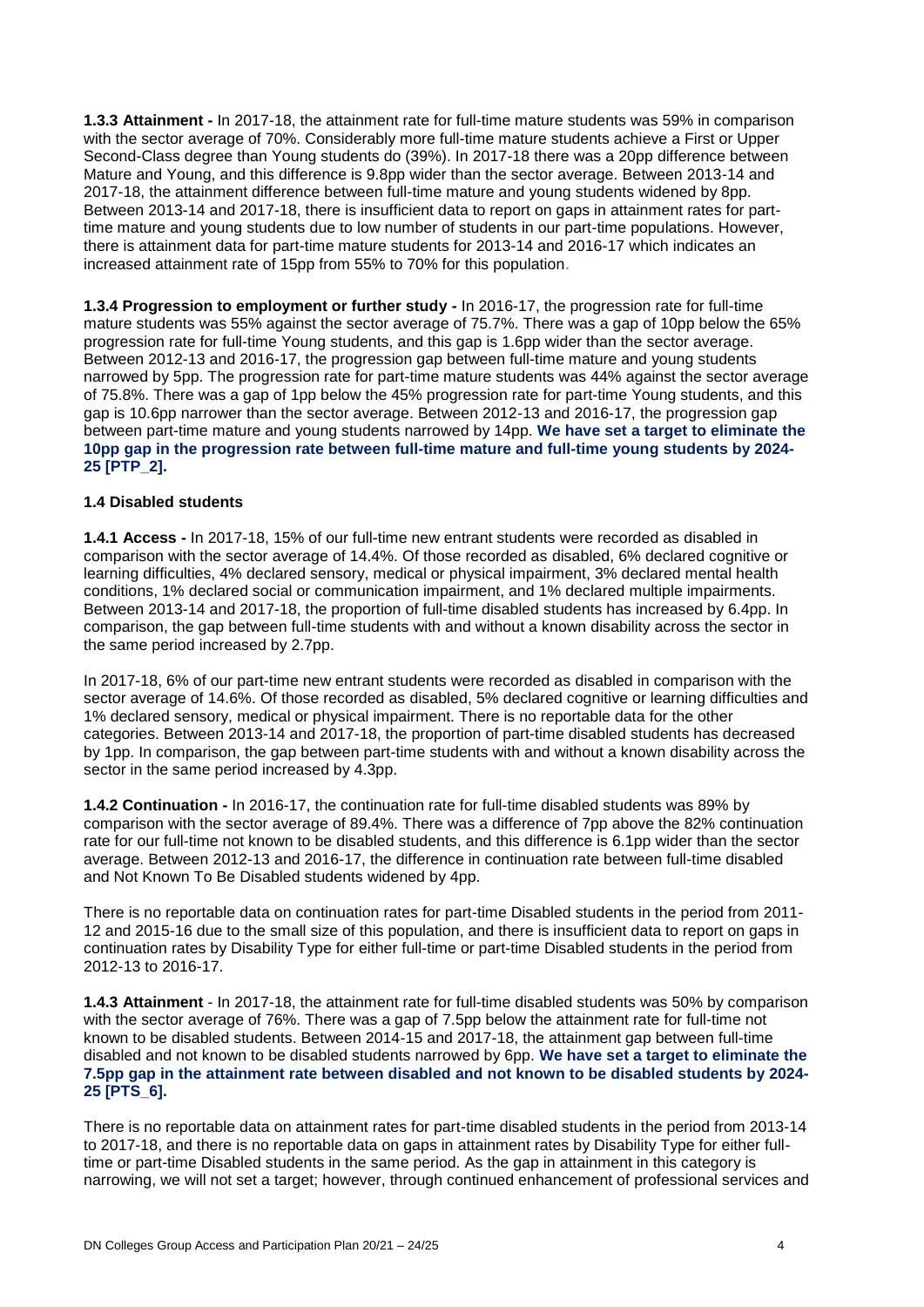resources for students with disabilities, we will continue to monitor our performance with respect to this population.

**1.4.4 Progression to employment or further study** - In 2016-17, the progression rate for full-time disabled students was 40% against the sector average of 71.5%. There was a gap of 20pp below the 60% progression rate for full-time Not Known to be disabled students, and this gap is 18.2pp wider than the sector average. Between 2015-16 and 2016-17, the progression gap between full-time disabled and not known to be disabled students widened by 18pp. **We have set a target to reduce the 20pp gap in the progression rate between full-time disabled and not known to be disabled students to 5pp by 2024-25 [PTP\_1].**

**1.5 Care leavers** - there are no significant data to draw upon in relation to care leavers. During 2018-19 there were only 18 students in total across the two college campuses, 8 of whom were higher education students. Those students on further education or apprenticeships programmes identified as care leavers will be identified and discretely targeted to access higher education with the support of the financial bursary. The APP 2019-20 included a commitment to 12 bursaries of £500 for students identified as care leavers; this will continue into the APP 2021-25. 3 applications were received in 2017-18.

The DN Colleges Group will commit to strengthening the data collection processes to capture this characteristic within the overall institutional commitment to the business intelligence strategy to strengthen the systematic analysis and proactive engagement with access, success and progression articulated in section 3 of this plan. All students who have disclosed will be communicated with. There are currently no local tracking mechanisms for care leavers within the 2 NCOP network partners.

#### **2. Strategic aims and objectives**

#### Our overarching strategic aim is: **to challenge the social, cultural, dispositional and accessibility barriers that may restrict progression into higher education**.

We are committed to raising the aspirations and transforming the lives of college leavers and returners to study within North Lincolnshire and South Yorkshire including for those from:

- low participation neighbourhoods
- lower socio-economic groups
- families with no tradition of higher education
- minority ethnic groups and EU migrants
- individuals with caring responsibilities for children/adult dependents
- students with disabilities
- adult returners, including work-based learners
- vocational pathways such as Apprenticeships

The DN Colleges Group central aim for: **providing equal opportunities for all to access and succeed in higher education, achieving their potential in the pursuit of academic and professional outcomes will remain our core driving value.** We will continue to develop our practices of engaging with applicants from the first point of enquiry through to completion of the student life cycle to eliminate gaps in equality of opportunity.

Our University Centres adopt an integrated approach towards access, participation and success. Given the fundamental strategic principle of a widening participation mission, all higher education academic, administrative and professional support staff play their part. The provision has been built on the principles of social justice and providing 'second chance' opportunities for many who had not contemplated higher education as possible for them.

There is a long-standing commitment towards welcoming students into **'our learning community'.** We will continue to develop those communities of practice, building on our 'student as producer' and strengthening outward facing community focused initiatives in relation to access and progression with measurable impacts evident within the local communities.

From our Assessment of Performance we have identified groups across the student life cycle stages where we have set specific targets and our ambitions to realise equal outcomes for all students.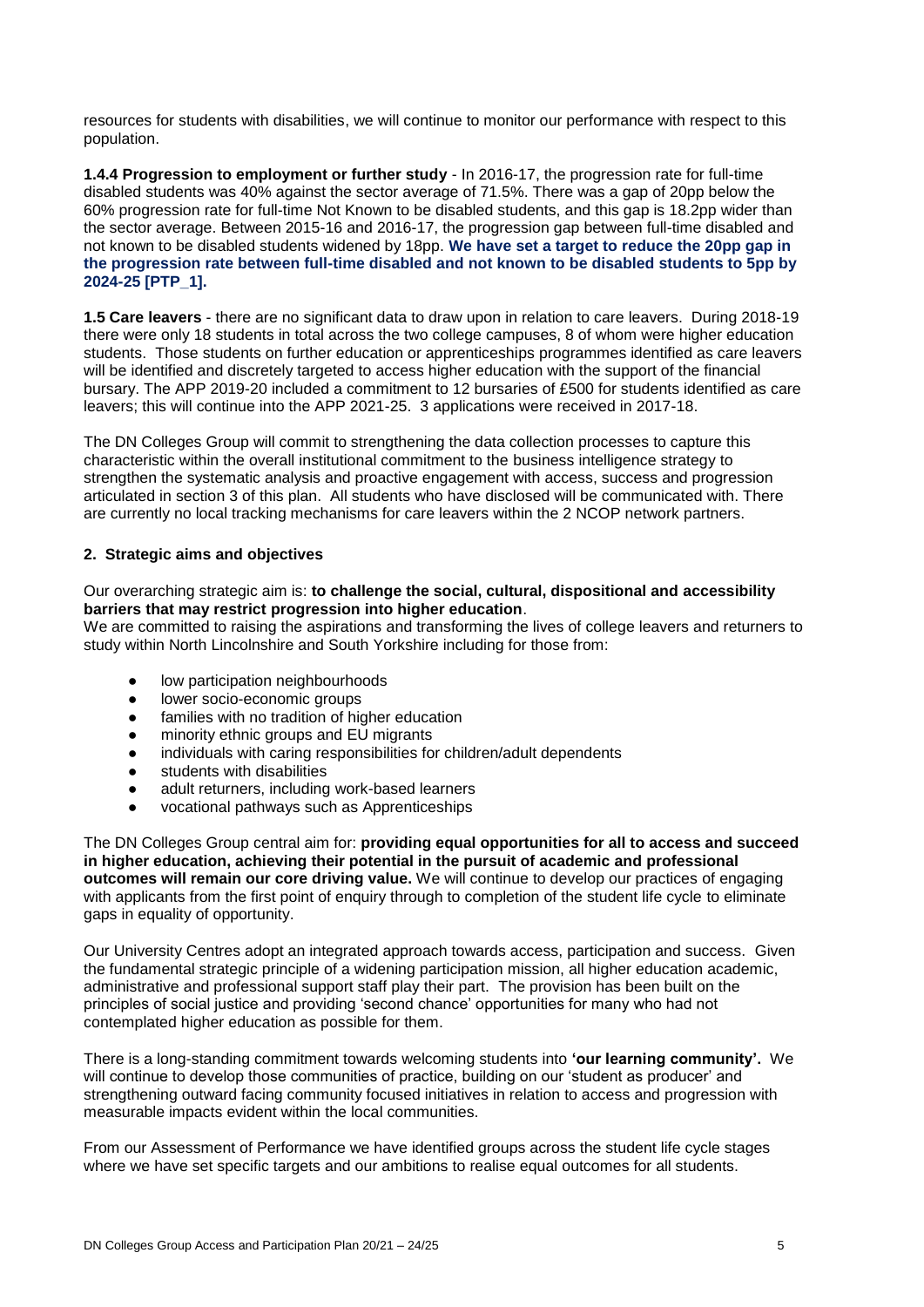#### **Access**

Our recruitment into higher education from under-represented groups based on household income or socioeconomic status is above the sector average, reflecting our long-standing widening participation mission. Many of these students juggle the competing demands of working and family commitments whilst studying. We will aim to: **continue to focus our recruitment strategy on providing accessible opportunities for those in all of the under-represented groups within our region**. We have invested in outreach and engagement programmes and pre-entry activities which will continue to develop to provide equal opportunities for those who wish to achieve a higher education qualification whilst studying locally.

#### **Success – Continuation and Attainment**

#### We will aim to: **increase overall continuation and achievement rates as a drive to improve equal outcomes for all students.**

#### **We will invest in evidence-led research and evaluation through the work of our Head of APP Analysis and Evaluation unit to develop our evidence base and continually review our support arrangements.**

Key sub-groups where continuation and attainment have been identified as an area for continuous development include:

- Part time students from IMD Quintile  $1 -$  Continuation
- **Part time mature students Continuation**
- Low participation neighbourhoods (IMD Q1) Attainment<br>● Male students from IMD 1&2 Attainment
- Male students from IMD 1&2 Attainment
- Asian students Continuation
- Disabled students Attainment

While supporting all students to succeed and progress, specific initiatives will be implemented between 2020-25 that will identify performance at individual student level. The **integrated student support and progression model** which has been piloted at both University Centres will be expanded through the creation of additional Academic Support and Progress Mentor roles created to make targeted interventions for students who present as achievement risks due to attendance, participation or performance issues.

We will develop our business intelligence strategy during 2019-20 as we aim to: **extend the measures for recording and monitoring attainment rates, using our evidence-based dashboards, for the whole higher education provision across the student life cycle**. The aim is to capture each individual student characteristics including age, ethnicity, socio-economic background and declared disability and to track their progression through the years of study to completion. The overall ambition is to: **manage student performance in the most timely, proactive and effective way through management information systems that align with the OfS and HESA datasets.**

#### **Progression**

We will aim to: **increase progression rates into employment or higher levels of study for all students as continuous improvement of professional outcomes** for all. We will achieve this through expanding our post-graduate provision and engaging in the development of regional economic strategic partnerships (Section 3 of this document). We have identified some groups which we will specifically target. These are:

- Full-time disabled students
- Full-time mature students

**Section 2.4 of this plan describes some of the approaches we will build on to support the following aims and objectives.**

#### **2.1 Target Groups**

Our evaluation of performance has identified the target groups presented in Table 1.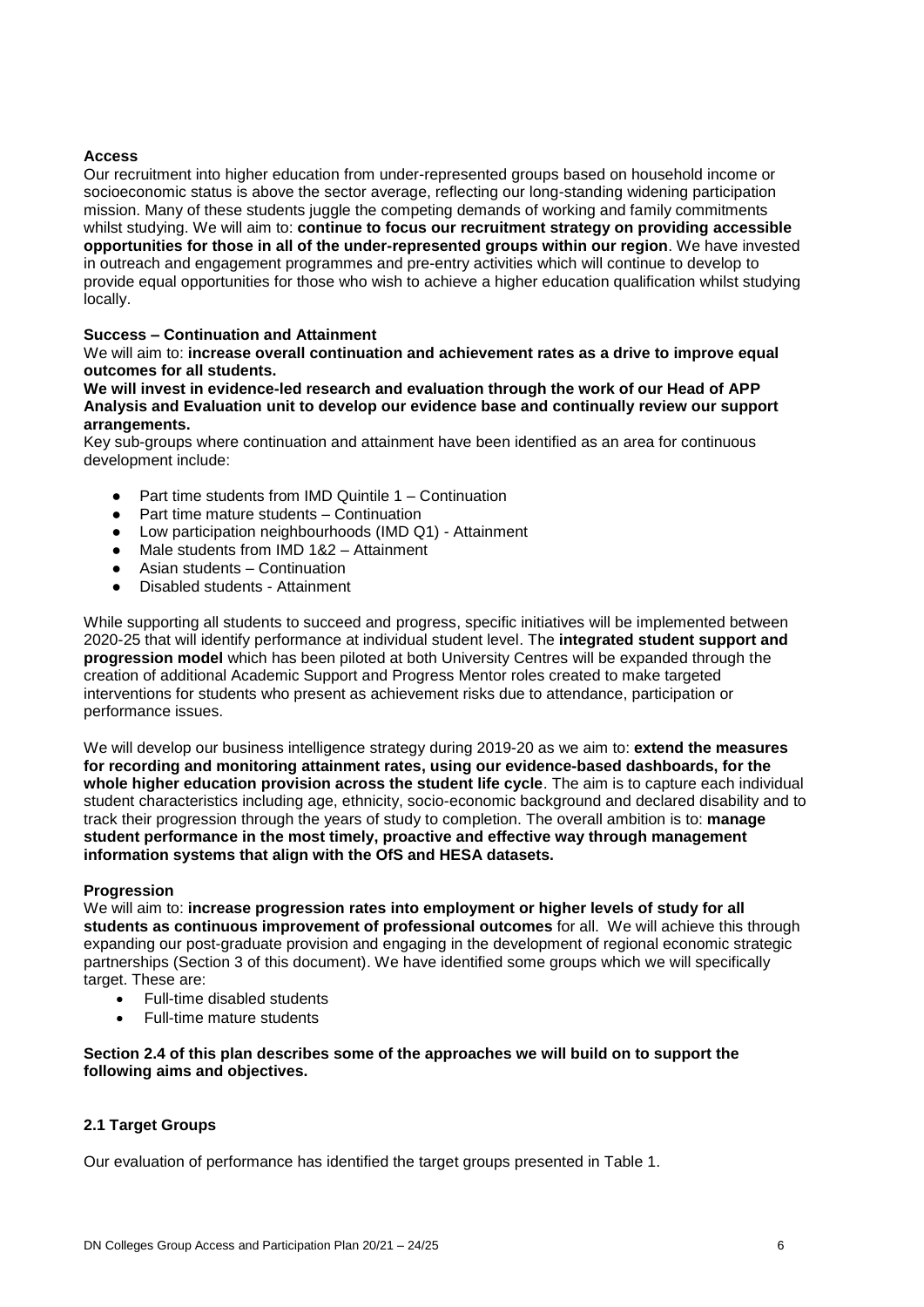| <b>Target</b><br><b>Reference</b> | <b>Target Groups</b>              | <b>Lifecycle Stage</b> | <b>Priority Type</b> |  |  |
|-----------------------------------|-----------------------------------|------------------------|----------------------|--|--|
| PTS_1                             | Local Participation Neighbourhood | Success- Continuation  | Local Gap            |  |  |
| PTS_2                             | Mature                            | Success - Continuation | Local Gap            |  |  |
| PTS <sub>3</sub>                  | Multiple                          | Success- Attainment    | Local Gap            |  |  |
| PTS 4                             | Local Participation Neighbourhood | Success - Attainment   | Local Gap            |  |  |
| PTS_5                             | Ethnicity                         | Success - Continuation | Local Gap            |  |  |
| PTS <sub>6</sub>                  | Disabled                          | Success - Attainment   | Local Gap            |  |  |
| PTP 1                             | Disabled                          | Progression            | Local Gap            |  |  |
| $PTP_2$                           | Mature                            | Progression            | Local Gap            |  |  |

Table 1. -Key target groups identified from assessment of performance

#### **2.2 Targeted Aims and Objectives**

#### **Low Participation Neighbourhood**

**Aim:** We will develop our contextual understanding to improve support for part-time students from Low Participation neighbourhoods in order to maximise continuation rates.

**Measurable Objective:** To increase continuation rates of part-time students from IMD quintile 1 by 10pp and reduce the 15pp gap between Part Time students from IMD quintiles 1 and 5 by monitoring continuation rates at individual and programme level, as part of our integrated student support and progression model. We will continue to monitor the continuation rates of Part Time IMD Q5 students, disaggregated by IMD quartile.

**Identified Timescale:** Continuation gap of 15pp between Part Time IMD quintile 1 and 5 students to be reduced to 5pp by the end of the 2024-25 academic year, with intermediate milestones. (see PTS\_1 Target Investment Plan)

**Aim:** We will continually enhance our integrated student support approaches for students from low participation neighbourhoods to achieve their qualifications and academic outcomes

**Measurable Objective:** To increase attainment rates of students from IMD quintile 1 through closer targeting of 'at risk' students (using the OfS set of characteristics) as part of our integrated student support and progression model. Reduction of -21.4pp gap between students from IMD quintiles 1 and 5. We will continue to monitor the attainment rates of IMD Q5 students.

**Identified Timescale:** Attainment gap of 21.4pp between IMD quintile 1 and 5 students to be reduced to - 5.0pp by the end of the 2024-25 academic year, with intermediate milestones. (see PTS\_4 Target Investment Plan)

Reference to the OfS datasets show that 68.3% of students were drawn from POLAR Q1-2 in comparison to a sector level of 27.7%. This remains the central target group for the DN Colleges Group, within which one or more intersections may apply.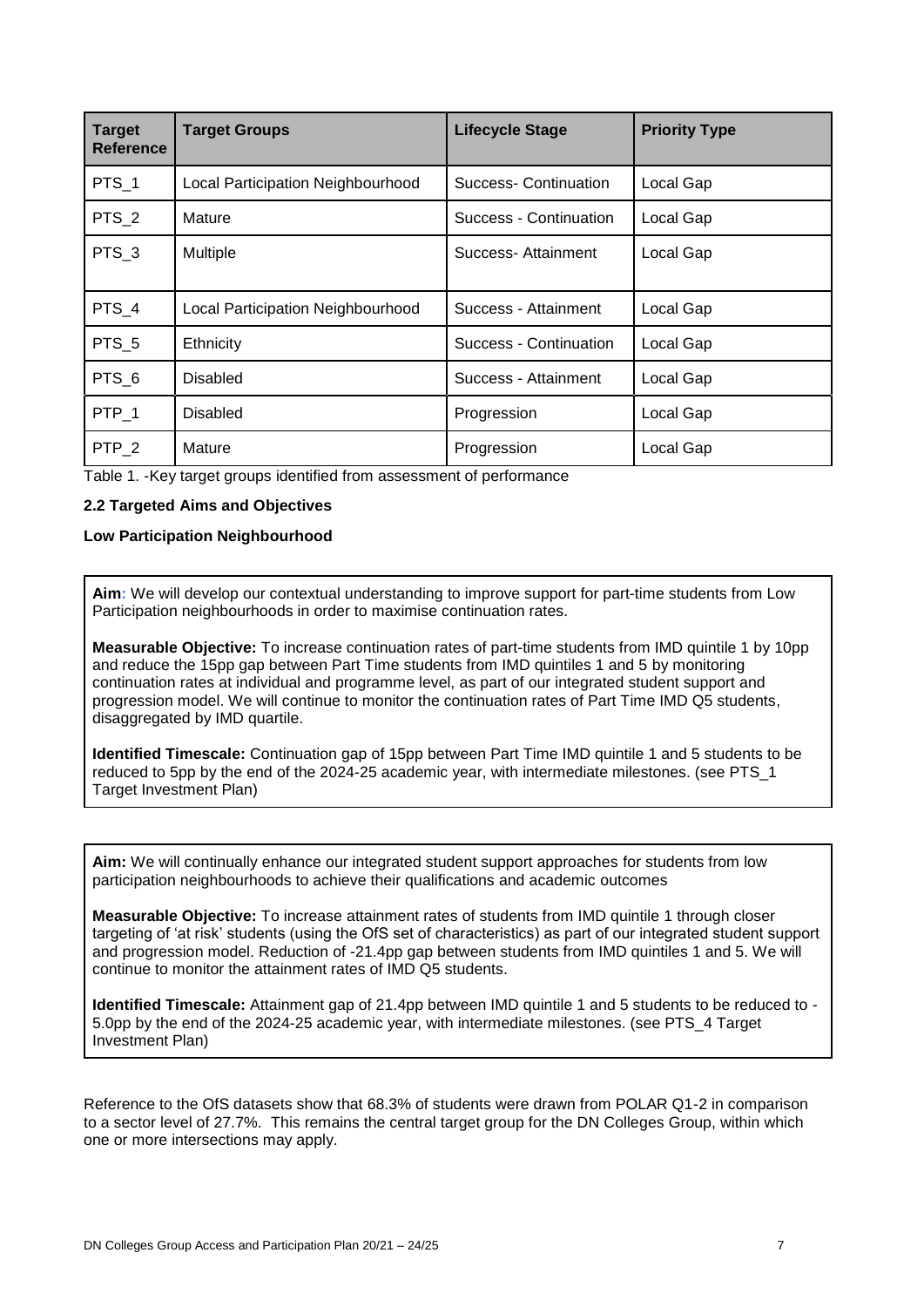Targeted financial support from the anticipated additional income above basic fees will be specifically directed towards the provision of £500 bursary payments during Year 1; these will be linked to academic progression throughout the year. This initiative has worked effectively at the University Centre Scunthorpe as an incentive for level 3 students from households where residual income is below £25,000. This relates to the IMD and POLAR Q1 and 2 postcodes. Further filters can be applied for STEM subjects where demand exceeds the supply of bursaries.

#### **BAME**

**Aim:** We will improve our contextual understanding, drawing on the evidence collected in our internal dashboards, to ensure that Asian students are supported to maximise their continuation rates

**Measurable Objective: To** increase Continuation rates of Asian students and eliminate the Continuation gap with white students through further development of our integrated student support and progression model

**Identified Timescale:** Continuation gap of -3.7% to be eliminated by 2023 (see PTS\_5 Target Investment Plan)

Within the targeted financial support, provision will be made for up to 10 positive action bursary payments for entrants from Asian backgrounds.

The Business intelligence-Higher Education strategic development of internal dashboards will ensure that data records the continuation and attainment rates of students from ethnic backgrounds and capture intersections of characteristics, including IMD and gender.

#### **Mature**

**Aim:** We will continually review our academic and professional support approaches to maximise the continuation rates for mature students

**Measurable Objective:** A 11pp increase to continuation rates of part-time mature students. A reduction of the 13pp gap between the continuation rate of mature and young part-time students. We will continue to monitor the continuation rates of Part Time Young students. The development of our integrated student support and progression model will be informed by robust and reliable data through the internally developed dashboards which will be completed by June 2020. The dashboards will align with the academic tutorial processes commencing during 2019-20.

**Identified Timescale:** Reduction of the 13pp Continuation gap between PT Mature and PT Young students to 2pp by the end of the 2024-25 academic year, with intermediate milestones. (see PTS\_2 Target Investment Plan)

**Aim:** We will, through expanding external regional partnerships, aim to maximise progression into highly skilled employment for mature students

**Measurable Objective:** A 10pp increase in the progression rates of full-time mature students. Elimination of 10pp progression gap between full time young and mature students. Internal data will be aligned with the APP dataset by June 2020 and will be continually developed,

**Identified Timescale:** Eliminate the progression gap between full time mature and full-time young students before the end of 2024-25 with intermediate milestones starting 2020 (see PTP\_2 Target Investment Plan)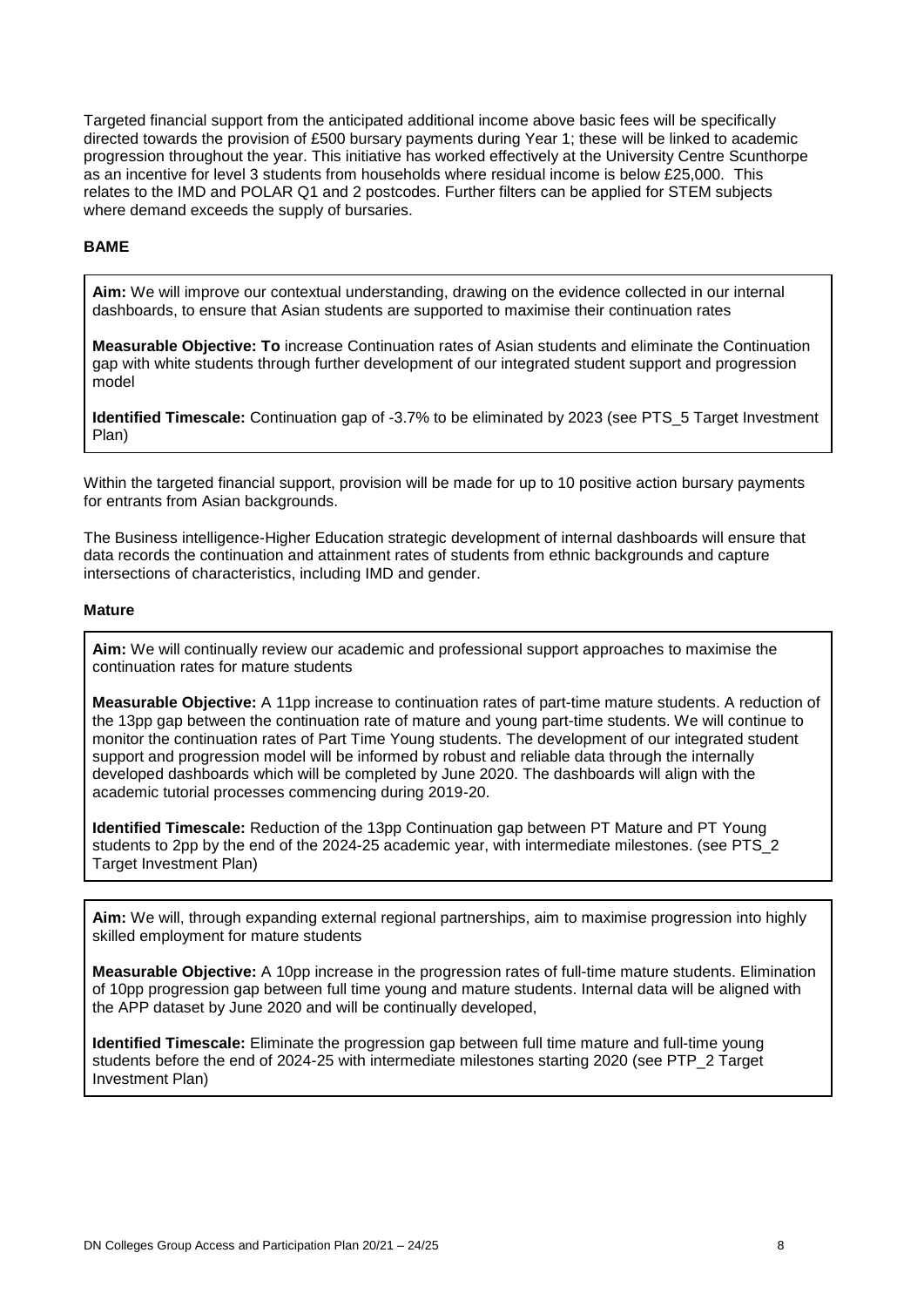#### **Disabled**

**Aim:** We will, through the enhancement of our integrated student support approaches, enable disabled students, particularly those on full-time programmes, to complete their studies and achieve their academic outcomes

**Measurable Objective:** Elimination of the 7.5pp Attainment gap between disabled and not known to be disabled students. Students in this category will be clearly identifiable and progress tracked through the integrated student support and progression model which will align the internal dashboards with academic tutorials.

**Identified Timescale:** Eliminate the Attainment gap between disabled and not known to be disabled students before the end of 2024-25 with intermediate milestones starting 2020(see PTS\_6 Target Investment Plan)

**Aim:** We will, through expanding our external regional partnerships and professional support arrangements for disabled students, aim to maximise progression into highly skilled employment

**Measurable Objective:** A 15pp increase to Progression rates of Full Time Disabled students. Reduction of -20pp gap with Full Time Not known to be disabled students to -5pp.

**Identified Timescale:** 15pp reduction of gap between progression levels of disabled and non-disabled students to -5pp. Intermediate milestones starting at 2020 (see PTP\_1 Target Investment Plan)

#### **Multiple**

**Aim:** We will seek to increase our contextual understanding to support male students from IMD quintiles 1&2 to complete their studies and achieve their academic outcomes

**Measurable Objective:** A 15% increase to the attainment rates of IMD Q1&2 Male students. Reduction of 20pp gap between Males from IMD Q1&2 and Q3,4&5 to 5pp. We will continue to monitor the attainment rates of IMD Q3,4&5 Male students. The internal dashboards being developed during 2019-20 are reflective of the OfS datasets and will align with the academic tutorial process throughout the year.

**Identified Timescale:** 15pp reduction of Attainment gap between Male IMD Q1&2 students and Male IMD Q3,4&5 students to 5pp by the end of the 2024/25 academic year, with intermediate milestones. (see PTS 3 Target Investment Plan)

#### **2.3 Care Leavers**

The APP 2019-20 included a commitment to 12 bursaries of £500 for students identified as care leavers; this will continue into the APP 2021-25. 3 applications were received in 2017-18. The DN Colleges Group will commit to strengthening the data collection processes to capture this characteristic within the overall institutional commitment to the business intelligence strategy to strengthen the systematic analysis and proactive engagement with access, success and progression articulated in section 3 of this plan.

#### **2.4 Activity to support the aims and objectives**

Some specific interventions will be introduced into the APP 2020-25 to enhance our existing successful arrangements. These will be longer-term initiatives, designed to address identified structural gaps and to reinvest in the local economy, with impact being assessed and evaluated on a longitudinal basis. The APP will aim to link with **regional imperatives** to address structural gaps in the economy, particularly in relation to addressing skills shortages and increasing the number of the population employed in professional jobs. (Section 3 provides specific regional data) Education and Health related sectors experience recruitment and retention difficulties. Strategically, the DN Colleges Group is working with public sector organisations to develop strong regional partnerships which will nurture and grow the talent pipelines to increase the pool of professional expertise for re-investment into the local communities.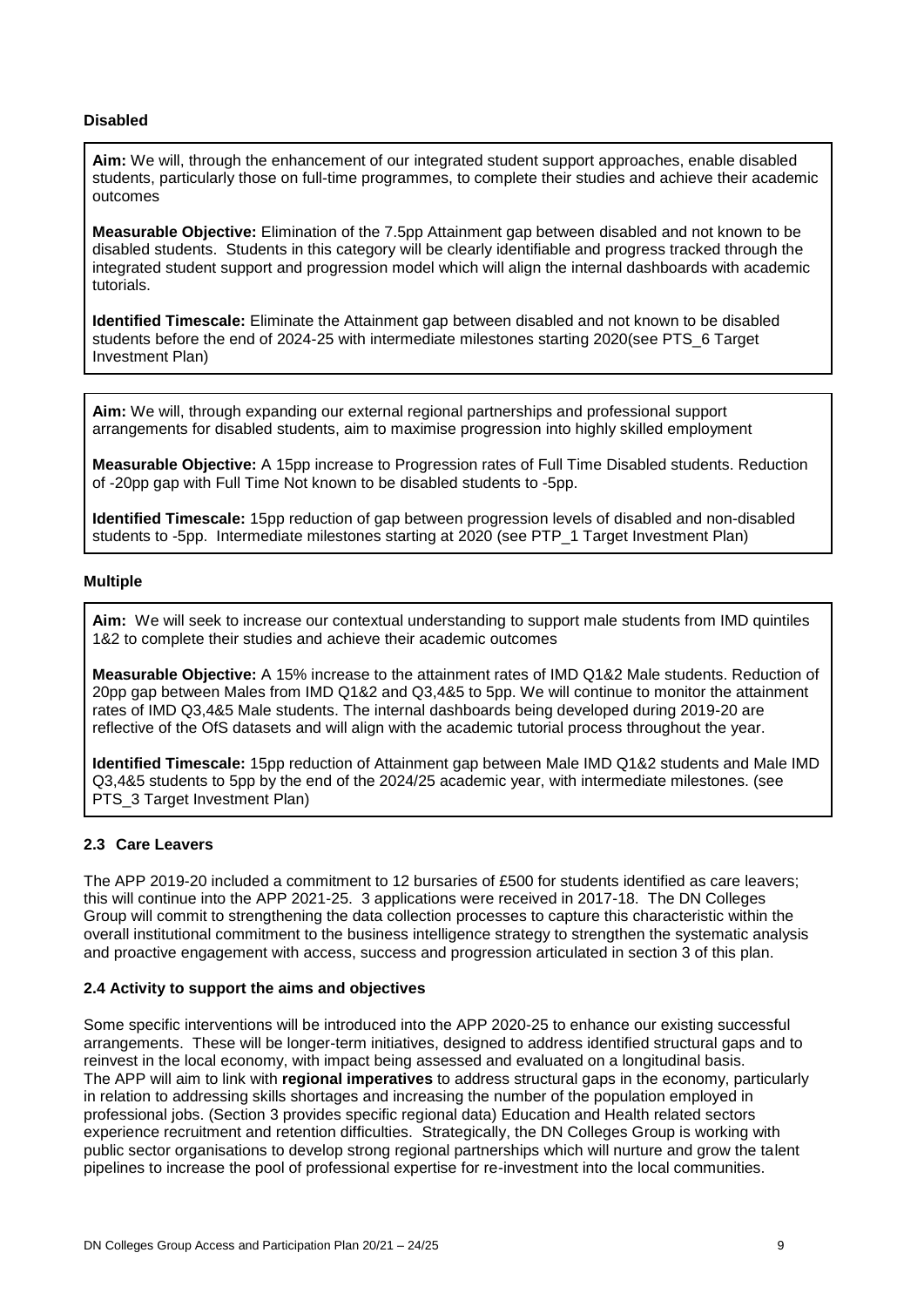The development of the portfolio to include Higher and Degree Apprenticeships represented a strategic opportunity to increase graduate-level skills in the local economy. The formation of the DN Colleges Group has presented the economies of scale to increase opportunities for progression into postgraduate study for those in under-represented groups. Working in partnership with the University of Lincoln and the University of Hull, this deliberate step aims to improve the Highly Skilled Employment metric in the Graduate Outcomes survey and directly relates to the targets for reducing the progression gaps. [**PTP\_1 and PTP\_2]**

The assumptions informing the measures and targets remain as in our 2019-20 APP, the underpinning evidence coming from our previous initiatives focused largely on students from underrepresented groups. Many of these have been recognised or commended through external sources including the Quality Assurance Agency for Higher Education or partner University approvals panels.

#### **Access**

Reflecting the WP mission upon which the provision is historically predicated, 28% of full-time students and 25% of part-time students come for POLAR Groups 1 and 2. In Humanities and particularly Social Sciences students enter from non-traditional backgrounds with differing motivations. Many are mature students looking for a 'second chance', longer term career change whilst working in low-skilled jobs or have a general interest in learning or deferred employment gratification whilst raising young families. The College has a sustained reputation for demonstrating learning gain as these students progress to graduation; this is gathered through cohort analysis.

'Bite-size' pre-entry courses are particularly targeted at non-traditional entrants to HE with the aim of increasing levels of confidence and preparedness for success. Applicants are made aware of these preentry programmes as part of the application and interview process, especially where individuals are returning into education after a significant gap. The DN Colleges Group will continue to resource such pre-entry activities to reflect the WP Agenda with strengthened focus on the key target groups:

- Progression Pathways extending across the College level 3 provision to increase the number of young entrants into higher education locally. Building innovative progression is a senior leadership team sponsored project for the wider College Middle Management programme during 2019-20
- Bite-size pre-entry activities will target disabled students through promoting the benefits of early disclosure of additional support needs prior to commencement
- 'Introduction to HE' workshops and activities for adults to target mature students<br>● Developing an Inter-Faith Group. including external community representation T
- Developing an Inter-Faith Group, including external community representation. This will particularly reinforce the Asian student group commitment
- 6<sup>th</sup> Form College master classes to enhance and enable students to engage in a 'higher level' experience
- Master classes in subject disciplines for year 9, 10 and 11 to provide pupils with a higher education experience and build aspiration (relates to increase young student target)

#### **Progression**

Many graduates enter non-graduate roles that they would not previously have deemed themselves capable of. Most mature students are, however, geographically restricted and make deliberate choices to work within the local community in roles which do not fall into SOC 1-3 but achieve satisfaction through reinvesting skills into the community and contributing to the local economy.

The Office for National Statistics (2016) NOMIS Official Labour Market Statistics data reported the percentage of people in occupations **SOC 1-3** as **29.3%** for Scunthorpe and **32.1%** for Doncaster against 40.5% for the Yorkshire & Humber region and **46.4% for the UK**. The ONS Employment by occupation (Oct 2017-Sep 2018) shows an increase of 5.6% to **34.9%** against 41.4% for Yorkshire & Humber. It is anticipated that some of this increase may be attributable to longitudinal factors as graduates have been promoted. 7.7% of the North Lincolnshire workforce and 7.6% in South Yorkshire are self-employed in comparison with 10.6% across the UK.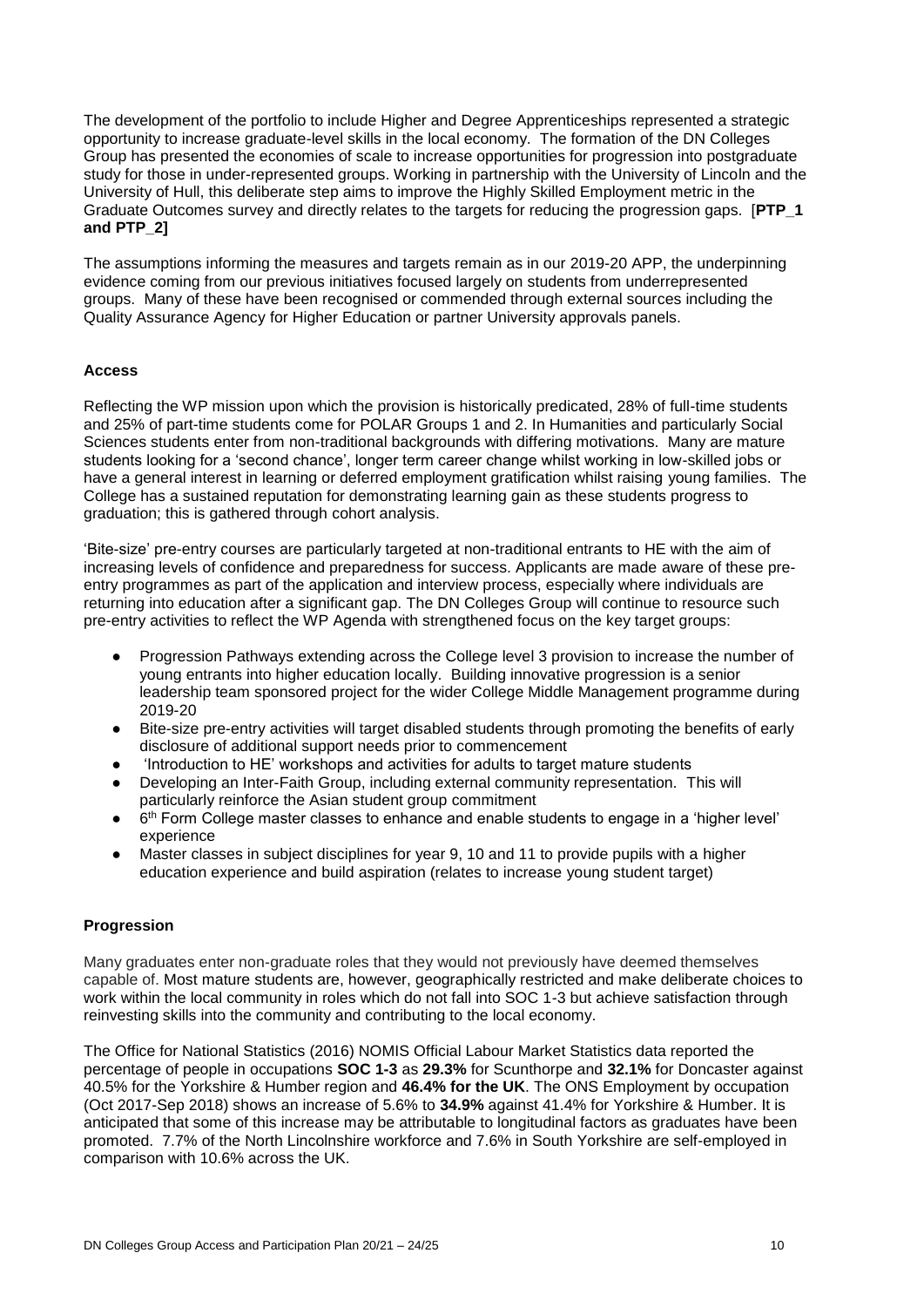The DLHE 2016 show the percentage of students gaining **'highly skilled'** employment was **32.2%** which is 2.9% above the statistics for the Scunthorpe area. An additional 11.7% of students continue on to further study, resulting in a combined figure of **43.9%.** The WP profile is reflected in that 61.2% of the DLHE sample were 'mature' students, most of whom are geographically constrained.

In Scunthorpe, the ONS 2016 data showed only **25.7%** of the population **qualified to Level 4 and above**; 4.9% below the Yorkshire and Humber region and **11.4% below the national average.** By December 2017, this increased to **27.2%.** This will reflect the continued number of students achieving sub-degree and degree qualifications. For Doncaster the current figure is **23.6%** with 33% for South Yorkshire.

The achievement of a higher-level qualification and securing employment or further study is considered to be a success for students within this area **(91% of them do so).** This has a positive impact on the local economy. 14,800 are unemployed in North Lincolnshire (economically inactive) with 73.5% claiming that 'they do not want a job'. [ONS 2016] DLHE responses show that **80%** of the College's students either remain in or enter employment following completion. A further 11% continue on to further qualifications (the combined figure into work/study is **91%**). Doncaster's economy is recognised as being relatively lowskilled and low-waged; 25% of Doncaster residents are economically inactive compared to 23% for the region and 22.7% nationally. The borough has low levels of social mobility (ranking 298 out of 324 local authorities), and was declared an Opportunity Area by the Department for Education in 2016

Highly skilled employment has been identified as a target area, particularly for full time Mature students and Disabled students. The DN Colleges Group demonstrates sustained commitment and success towards local workforce development needs and growth. The region is, however, below the national average for the number of jobs in SOC Groups 1-3. (see data in Section 3) The vast majority of Engineering students are in skilled roles which aim to serve the manufacturing hinterland but may not be classed as 'highly skilled' at the point of survey but become so through career development.

There has been a slight improvement for Scunthorpe based DLHE respondents:

- an increase of £1,000+ in average salary 2015-16 to 2016-17
- an increase from 22-55% for English and History graduates
- a 10% increase in Social Science graduates moving to PG studies

For Doncaster based respondents:

- an increase from 48% to 62% of all graduates in SOC 1-3
- 90% of all post-graduates in SOC 1-3

The **Employability Bursary Scheme** encourages students to take a 'pro-active' approach towards their own professional and personal development. Eligible students apply for funding to support their own employability and challenges them to 'identify opportunities and take ownership'. This will be extended to include students in the target groups. A more structured approach towards careers development will included the introduction of jobs fairs.

#### **3. Strategic measures**

#### **3.1 Whole provider strategic approach**

The DN Colleges Group Higher Education provision is predicated on a long-established foundation of widening participation. The key elements of the **Higher Education Strategy** reflect the stages of the student life cycle and have, since 2003, been to facilitate:

- **Entry:** through engagement with local 6<sup>th</sup> form and FE feeders, community groups, business and non-commercial organisations
- **Progression and performance** enhancement: through approaches to teaching, learning and support systems to reflect the diverse needs of our HE students
- **Employability and growth**: through provision of routes for lifelong learning, career and skills development

Our deeply embedded values were reflected in many of the findings and were influenced further by the research evidence in *WhatWorks1? Building student engagement and belonging in higher education at a*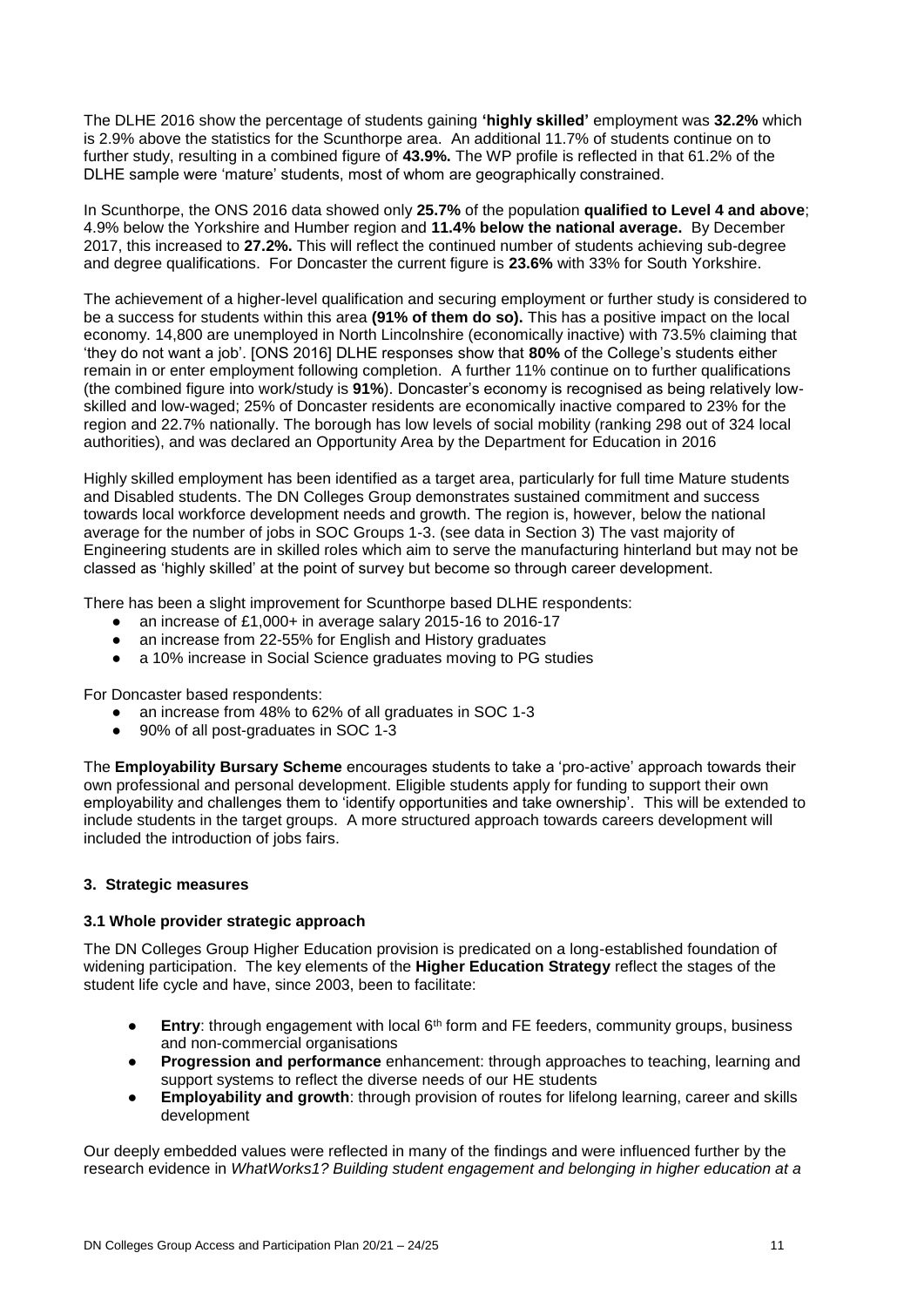*time of change* (Thomas 2012). We are proud of our track record in sustaining high levels of student satisfaction, retention and success rates and student engagement. We also acknowledge, however, that as a learning organisation we can achieve much more to enhance both student outcomes and organisational outcomes.

A **whole-institution approach** towards enabling access, support, progression and achievement ensures that all students are welcomed into and nurtured throughout their experiences as part of our learning community. The integration of academic, administrative and professional support staff in partnerships with students is a strength which our APP aims to build on with the continuous enhancement for all students whilst also taking decisive action to support those specified target groups for whom we aim to close the gaps. The *WhatWorks2?* research evidence (Thomas *et al* 2017) was identified as most closely aligning with our values and for the ongoing development of our systems and behaviours to embed reflection and evaluation across all layers of the organisation.

The DN Colleges Group Strategic Objectives for Higher Education which were progressed in 2018-19 included the establishment of:

- Group level academic structures for ensuring the effective oversight of performance metrics and portfolio growth **[Strategic objective 4.1]**
- Strategic approaches towards expanding access to, participation in and progression through and beyond higher education as a whole life cycle approach **[Strategic objective 4.4]**
- Qualitative and quantitative outcomes as part of the APP to commence progress towards and exceeding benchmarks through to 2022 **[Strategic objective 4.1]**

The whole institution approach will continue to build on these objectives throughout the duration of the current Strategic Plan 2019-2022 as we seek to:

- Develop our evidence base to inform evaluation and decision-making through staff-student research collaborations as part of the Learning Teaching and Scholarship strategy **[Strategic objective** 4.2]
- Embed a strategic focus on metrics and evaluation of performance within the deliberative structures at all levels **[Strategic objective 4.1]**
- Develop in house dashboards for reporting from programme to strategic level at the key points in the academic year for managing student performance **[Strategic objective 4.4]**
- Strengthen the connections between evaluative approaches towards Access Success and Progression with the Learning Teaching and Scholarship strategy to demonstrate impact on student performance levels and progress towards APP targets **[Strategic objective 4.4]**

The APP was developed through meetings of key Higher Education academic and professional support staff and using student engagement mechanisms. The APP was presented for discussion and then approval by the Higher Education Performance and Quality Committee (HEPQC), a sub-committee of the governing body which includes two HE student governors. It was approved by the Senior Leadership Team. Our approach towards identifying and addressing gaps across access, success and progression was based on the analysis through the Higher Education Board of Studies and other programme reporting mechanisms throughout the levels of deliberative structures.

Ongoing discussions at the HE Strategic Committee during 2018-19 resulted in Access, Success and Progression (ASP) and Learning Teaching and Scholarship (LTS), being identified as the two strategic integrating strands which would ensure institutional oversight, through deliberative structures, of the effectiveness of initiatives and actions taken throughout all stages of the student life cycle. This deliberate step is designed to ensure that evaluation becomes embedded in the formal reporting structures, focusing on continuous improvement across all areas of the University Centres, thereby informing practices.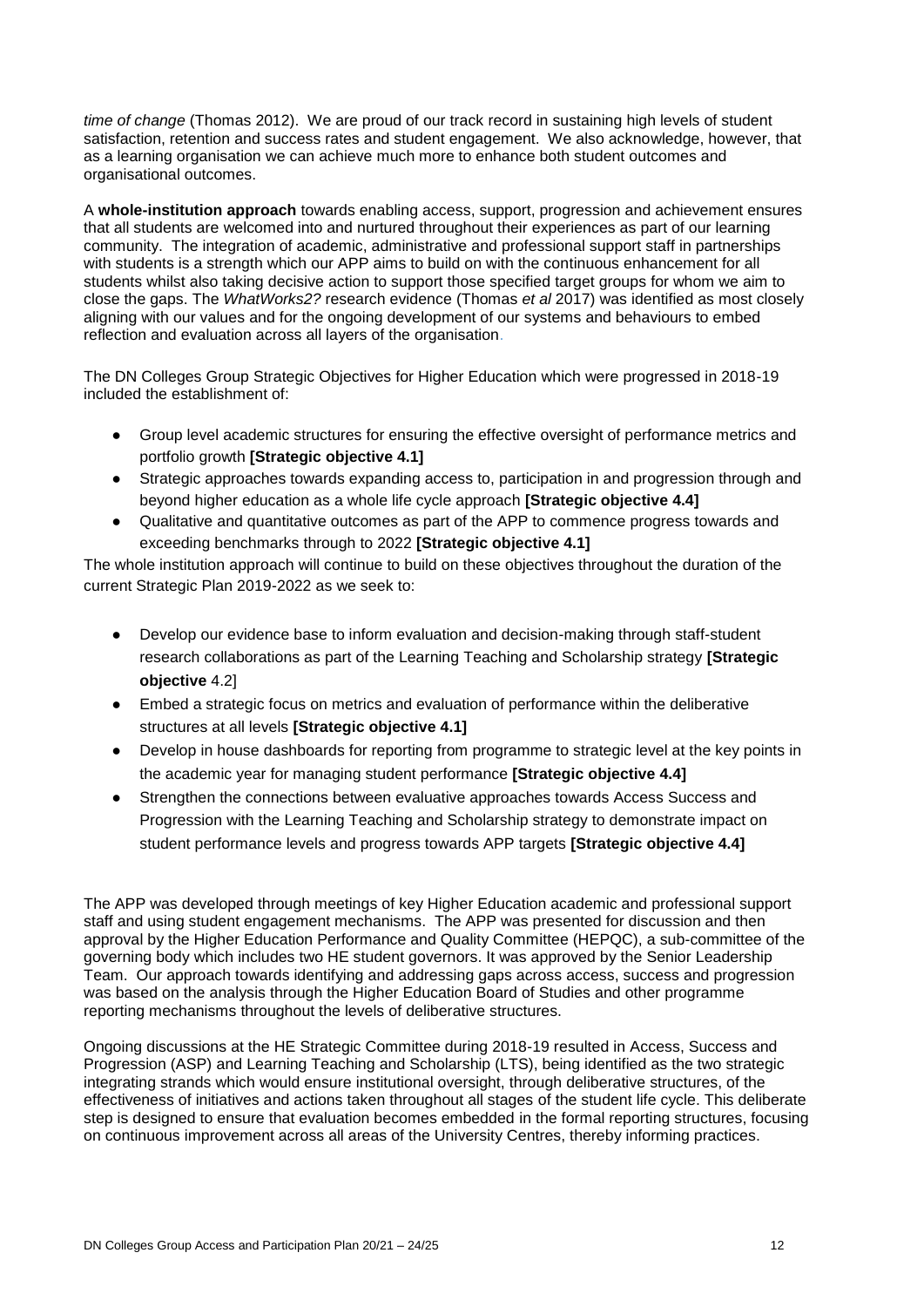The Executive Director for Higher Education has overall responsibility for the implementation of the APP Plan along with one of the 2 Directors of Higher Education assuming responsibility for its monitoring and review through the ASP committee. The ASP and LTS committees, each chaired by a Director, will be sub-committees of the Higher Education Academic Board which reports to the Higher Education Performance and Quality Committee (HEPQC) of the Board of Governors. The terms of reference and standing agenda items of ASP, LTS and Academic Board all include Evaluation.

The Governors on the HEPQC receive thrice yearly reports on academic quality and standards, which include analysis of access, student success and progression. These are being developed to provide greater granularity into the profiles of target groups, reflecting the range of differential characteristics. The College's Business Intelligence strategy, led by the Director of Digital Technologies, is driving these developments. Phase 1 focused on FE dashboards has been completed. Phase 2, due to be completed in early November 2019, will see the introduction of bespoke HE dashboards which reflect the OfS data presentation formats. 'End use testing' is being undertaken during 2019-20 as we move towards a fully operational comprehensive system for 2020-21. Governor training sessions are routinely planned before each formal meeting of the HEPQC; for 2019-20 these are scheduled to provide demonstrations, interactive discussion and interrogation of the data in relation, not only to our APP targets, but for the performance of all student groups. The Senior Leadership Team oversees project governance relating to strategic capital developments and externally funded projects.

Key Performance Indicators for HE students are routinely set and monitored throughout the academic year in relation to: recruitment, retention, achievement, attainment, continuation, destinations and NSS scores. These are considered from programme committee level upwards through to University Centres' HE Quality Standards and Performance Groups, Boards of Studies, Senior Leadership Team feeding into the HEPQC which reports through to the full DN Colleges Corporation Board. An internal business partnership with the Head of Registry to rebuild the OfS datasets during 2018-29 resulted in the disaggregation of many of these metrics into full-time, part-time, undergraduate degree, other undergraduate and postgraduate. The ongoing development of Phase 2 Business Intelligence during 2019-20 will see the further disaggregation to reflect the whole range of student characteristics, including those covered in our assessment of performance. The DN Colleges Group, under the leadership of the Director of Finance, is implementing a holistic approach to business partnering. For higher education, the outcomes and impact of targeted APP activities and interventions will be evaluated as an integral part of the partnership strategy and reported through Senior Leadership Team and Corporation Board mechanisms.

These steps are designed as part of the whole-institution approach to performance evaluation and evidence-based decision-making.

#### **3.1.1 Key institutional approaches**

Business Intelligence became a strategic priority across the whole DN Colleges Group during 2018-19. The HE phase of the strategy focuses on developing dashboards and datasets for for all staff to access, drawn from the internal data warehouse. This will ensure data being provided to inform strategic discussion and decision making translating down to subject levels which capture student characteristics. These developments have been approved by the Senior Leadership Team and will form part of the Business Intelligence project during 2019-20, under the leadership of the Director of Digital Technologies.

'Improving retention and success is central to teaching excellence and is a policy priority across the UK for moral, economic and legal reasons' [Thomas *et al* 2017]. Our whole institution approach will seek to follow the full student lifecycle, from pre-entry, for individuals at programme level, enabling current and retrospective analysis of performance from Day 1 of a cohort, capturing admissions profiles, through to the end of the programme, capturing final classifications, and beyond. This builds on the recent work for the Transparency Return. The dashboard will 'synch' with the personal tutorial model of academic advocacy to trigger early interventions to maximise retention, continuation and success which will produce that wider range of positive outcomes and improvements in the student experience. The HEA publication '*Supporting student success: strategies for institutional change'* (Thomas *et al* 2017) research is our primary reference point for the ongoing development of strategies to achieve institutional change.

Student success, demonstrated through **continuation rates,** will be strengthened throughout the **life cycle** aiming to embed support for all across the full student population whilst maintaining focus on the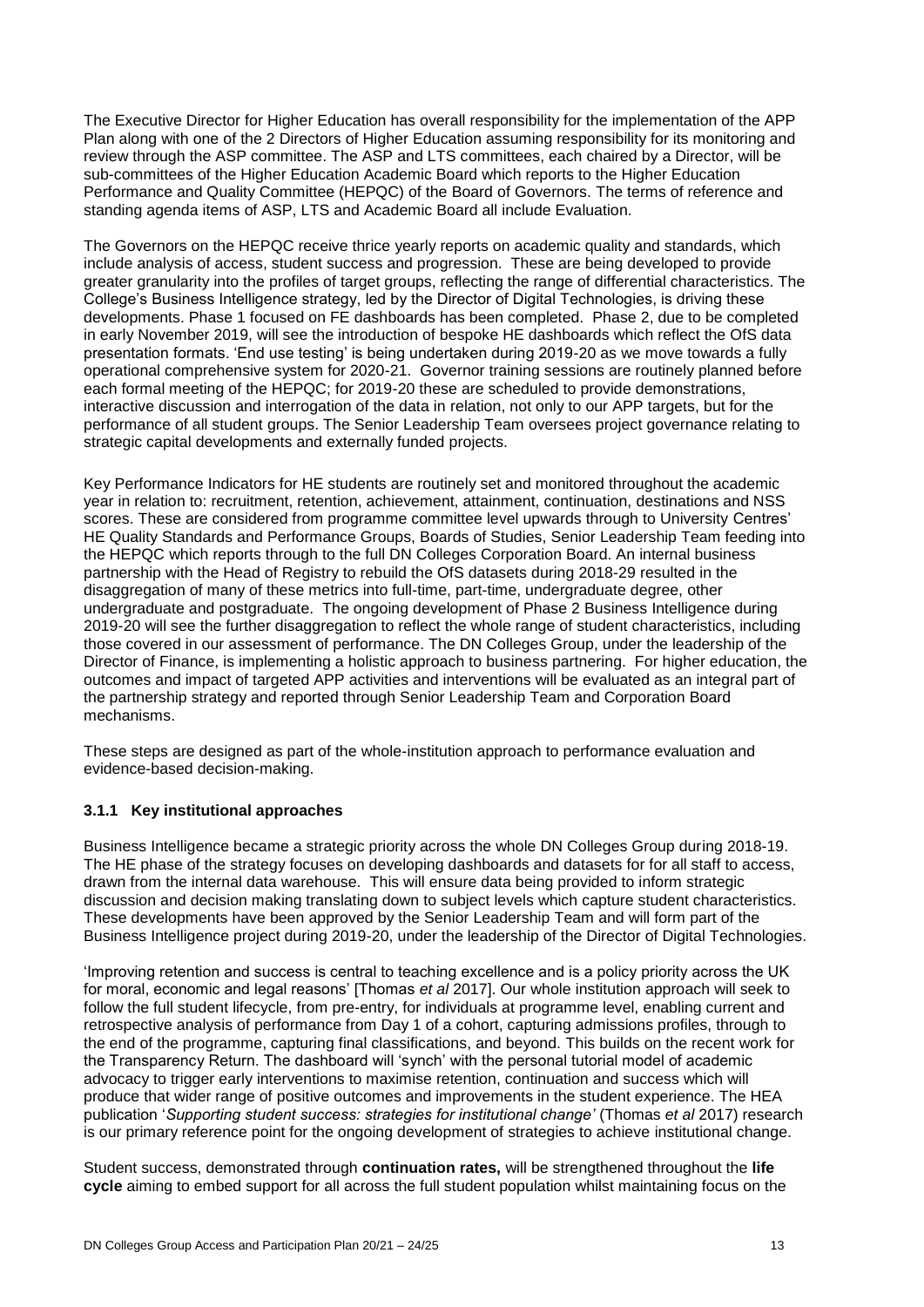specific target groups. [PTS\_1, PTS\_2, PTS\_5] More robust APP approaches, building on existing practices, and closing the continuation gaps will link the academic advocacy model (student-staff personal academic tutor) to the dashboard collating assessment details, attendance and personal development targets.

Drawing upon the work and research findings of Andrews and Clark (2011) a more structured approach towards **peer mentoring** and learning from Beaty (2003), **action learning sets,** will be transmitted across the University Centres, once again reflecting the commitment to collaborative learning communities**.** [Jarvis *et* al2016] Peer mentor schemes will be extended. The resulting impact is envisaged to be on the development of employability and transferable skills, enabling existing students to present representative images to peers and model the characteristics of the target audiences. This initiative reinforces the targets [PTS\_1, PTS\_2, PTS\_5] to improve continuation as well as linking to evaluation approaches building on student research projects. There are currently a range of informal approaches which have emerged, often as students themselves discover different ways of working together and supporting each other. Previous initiatives, such as the Subject Enhancement Scheme**,** will be re-introduced and piloted during 2019-20 for evaluation and extension during 2020-21.

Aspects of the *What Works* research evidence for student retention and success, support the development and management of evaluative tools for ensuring the effectiveness of initiatives designed to enhance the student experience and outcomes, with robust reporting through the deliberative structures deliberate step taken by the Higher Education Strategic Committee and Senior Leadership Team towards coherent ASP and LTS approaches for embedding systematic implementation, review and evaluation. ['*What Works?,*2012, Thomas *et al* 2017]

We embrace the philosophy which underpinned the original **'learning organisation'** concept as it developed during the 1990s that learning is an essential ingredient for organisational survival needing to be consciously and continuously integrated at operational, policy and strategic levels. [Garvin 1993] The learning organisation is one 'where people continually expand their capacity to create the results they truly desire, where new and expansive patterns of thinking are nurtured, where collective aspiration is set free, and where people are continually learning how to learn together'. [Senge 1990] The research from *WhatWorks2?* provides a reference point and framework for us to wrap our strategic measures around as we develop our capacity building.

Other reference points for change models to underpin the development of the Access and Participation Plan 2020-25 have focused on those situated around community focused values and commitments. These reflect the fundamental principles of our mission and embrace our learning community ethos. (Bourdieu 1979, Boliver and Gorard 2017) There is a long-standing strategic commitment to situating practices within the stages of the student life cycle (Higher Education strategy). This has recently been updated to align with the '*Enabling student achievement'* advice and guidance of the UK Quality Code 2018 (Quality Assurance Agency for Higher Education 2018). The revised model, which adopts the Sigmoid Curve approach [Handy 1995], shows the integration between the academic, administrative and professional support infrastructures throughout the life cycle.

Progression **into** Higher Education initiatives have been emphasised at the pre-entry stage of the student life-cycle over recent years. Outreach and engagement posts, supported by student internships and a highly effective information and advice function ensure effective relationships are built from a potential student's very first enquiry. Progression **through** is being assured for consistency across the University Centres as part of the institutional strategic investment in business intelligence. Progression **from** Higher Education will become the driving imperative with strengthened arrangements in place ready for 2019-20; this reinforces the targets PTP\_1 and PTP\_2.

The logic diagram at the end of this document summarises the key strategic aspirations of the DN College Group APP. The University of Lincoln Impact Evaluation Framework (LIEF) [Sharp *et al* 2019] will be embraced as our guiding approach towards evaluating the range of initiatives. LIEF is the theory of change model that we are embracing to develop our evaluative strategies and will be adapted to reflect the DN Colleges Group context. It is a step by step approach intended to measure outcomes and impact, providing an evidence base for evaluation and critical review that will inform practice. The College has a long-standing partnership with the University and training, led by University colleagues at the Lincoln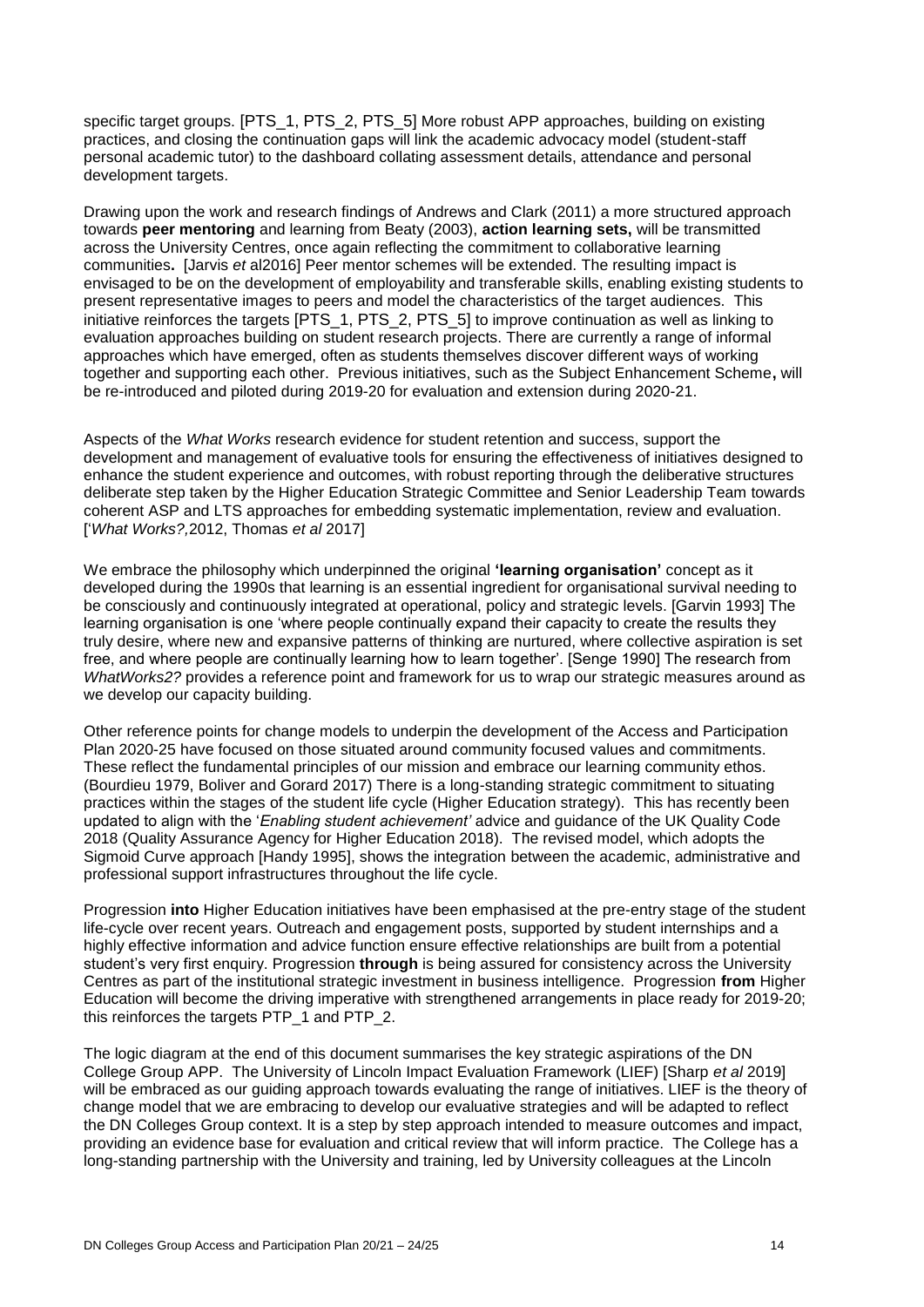Higher Education Research Institute, will take place during 2019-20 for staff and student interns in understanding and using the LIEF model.

The DN Colleges Group has a range of strategic partnerships which will inform future curricular developments which align with regional priorities to increase highly skilled job opportunities. North Lindsey College has entered into a partnership with the Competence Assessment Training Centre Humber (CATCH), strategically placed on the Humber bank, an employer led organisation with over 200 members including the blue-chip chemical companies, to deliver apprenticeship training. This is expanding into Higher Level and Degree Apprenticeships. This relationship has been central to the College obtaining several contracts including the Siemens Wind Turbine Apprenticeship. The College has led the *University Campus North Lincolnshire* which builds upon North Lincolnshire Council's regenerative economy strategy. This is a strategic partnership with the Council and the University of Lincoln which has attracted capital funding from both the Great Lincolnshire LEP and as part of the Lincolnshire Institute of Technology. A portfolio of Degree Apprenticeships, professional development, innovation short courses and business start-up enterprises has developed around the vision to achieve vertically integrated education pathways from Level 4 to Level 7 and flexible study options based on a lifelong learning model.

*The University City Doncaster* has a similar vision with significant capital investment planned in subject areas aligned to regional growth and inward investment projections. DN Colleges Group is part of the Steering Group which includes the National College for High Speed Rail and Doncaster and Bassetlaw Teaching Hospitals NHS Foundation Trust to promote occupational pathways from FE into and through HE as part of a 'growing your own' regional skills strategy. The College is leading a project to deliver a workforce development plan in partnership with the three local NHS Trusts, using experience and partnerships across both our localities to come together in a 'Health Academy' and progressing the development of a Nursing model and Social Work model for the recruitment, development and retention of professionals locally; this will contribute towards closing the gap in progression outcomes, particularly the HSE performance metric, as recognised by target PTP\_1 and PTP\_2. Drawing on Bourdieu's 'Theory of Practice' and conceptions of social, cultural, financial and economic capitals, a central strategic APP strand will be on **re-investing intellectual wealth** which will develop deliberate steps to nurture and retain highly skilled and qualified individuals within the region.

There are excellent employer relationships which see a range of teams working with large public and private sector organisations on curricular re-design to expand the Higher Level Apprentice/Degree Apprenticeship portfolio. The LEP funded element of the *University Campus North Lincolnshire* includes working in partnership with the University of Lincoln to engage the **SME sector** and encouraging **enterprise skills to promote more self-employed with graduate skills.** Research published as part of the Greater Lincolnshire LEP Area Review (2016) for higher level generic skills concluded that 97% of employees are employed in small businesses. This reinforces the validity of targets PTP\_1 and PTP\_2. This is enabling knowledge exchange through the collaboration which brings businesses, universities, the College and public sector together to enhance the impact on regional workforce development and support economic growth.

Our success with Student internships (the SchiP programme) will see the number of interns grow over the 5-year plan. The SchiP programme developed as a whole institution approach through our involvement as a lead College in the AoC Scholarship Project. SchiP provides the opportunity for students to be active partners in learning and producers of knowledge, contributing towards increased continuation levels and developing those graduate skills to progress into highly skilled employment of further study. Our internally generated research findings have been widely disseminated across the College-based Higher Education sector. Staff-student research collaborations have made a significant contribution towards student engagement and will continue to inform the whole institution approach towards the evaluation of the Access and Participation Plan. The publicly accessible link is available here: [https://www.thescholarshipframework.co.uk/resources/toolkit-intro.](https://www.thescholarshipframework.co.uk/resources/toolkit-intro)

The whole institution approach towards **evaluation** will seek to ensure:

- The embedding of evaluation into all meetings through the deliberative structures, from programme to governing body level
- Internal communications networks amongst all staff and students, continuously strengthening our student engagement processes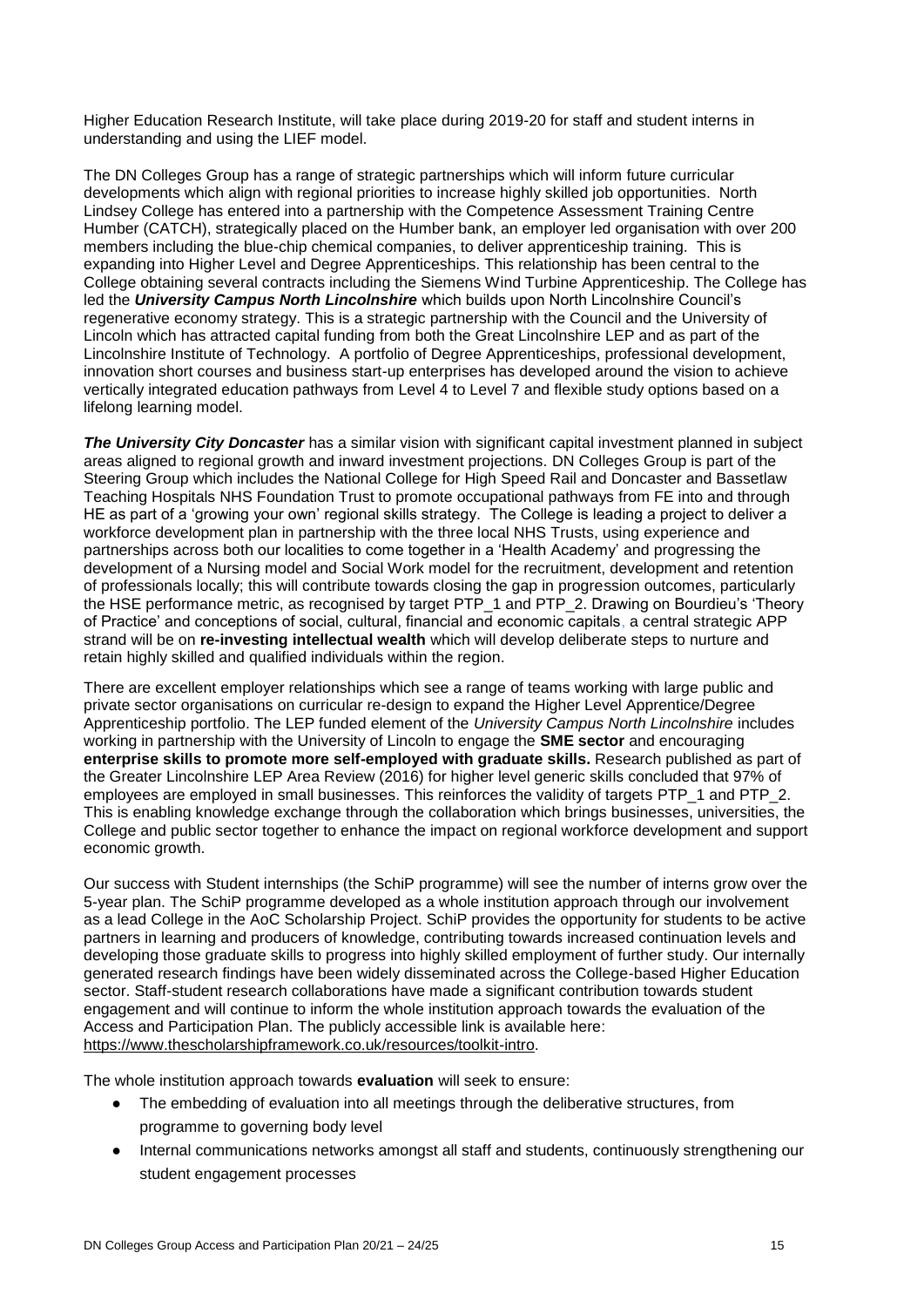- Dissemination through the Higher Education Symposia
- Training programmes and staff development to raise awareness of and engagement with reflection and evaluation, using partner University staff and the newly appointed Head of APP Analysis and Evaluation
- Reporting through the ASP Committee and Learning Teaching and Scholarship Committees of Higher Education Academic Board to Senior Leadership Team and the Corporation Board, promoting learning to inform wider polices and developments

#### **3.1.2 Alignment with other strategies**

The Doncaster Learning, Teaching & Scholarship strategy and the Scholarship Engagement and Employability (SEE) model at North Lindsey have both operated over several years. The research findings of Neary (2010; 2014) and our close partnership with the University of Lincoln enabled us to develop the 'Student as Producer' values into our reporting structures and practices, this was the foundation for SEE. SEE encourages students to appreciate the value of their scholarship (studies) and seek opportunities to engage in activities and experiences which aim to develop their employability profile and become active producers of knowledge. The initiatives support all students, including sub-groups identified as part of the target and investment plan. From 2019-20 these will all be revised to become the DN Colleges Group Higher Education Learning, Teaching & Scholarship Strategy.

The DN Colleges Group *Equality, Diversity and Inclusion Policy* was approved by the governing body in June 2019. This is designed to demonstrate the Group's commitment to ensuring that the interests of all students, staff and public stakeholders are observed under our Public Sector Equality Duty as mandated by the Equality Act 2010. All College policies are required to be accompanied by Equality Impact Assessments. The analysis of entry profiles from all under-represented groups will support Outreach and Engagement teams in understanding levels of recruitment, enabling comparisons to local area demographics and targets to be monitored. Some specific targets have been identified for closing some performance gaps relating to students with disabilities or from ethnic minority backgrounds.

#### **3.1.3 Collaboration**

The DN Colleges Group is involved in the National Collaborative Outreach Programme (NCOP), working in partnership with HEPPSY (led by the University of Sheffield and Sheffield Hallam University) and FORCE (led by the University of Hull). This ensures engagement with a range of outreach and progression activities across the Humber, North Lincolnshire and South Yorkshire regions. Specific goals and success criteria include increasing: aspiration levels and applications from those in targeted wards; the attainment of learners; the application rate from BAME backgrounds and the number of young males participating in higher education from targeted wards. The NCOP objectives and activities compliment the Access and Participation Plan as both target under-represented groups in higher education. Outreach activities are measured, monitored and evaluated through a range of mechanisms including the NERUPI framework. The staff involved in NCOP are developing awareness of evaluation measures and will become models for sharing practice amongst peers within the DNCG University Centres and provide training on the NERUPI framework during 2019-20 through the staff symposia events.

At the time of producing the APP (June 2019), it is too early to provide collaborative models as strategic relationships are developing with **schools, employers. local enterprise partnerships (LEP) and third sector organisations**. By 2020-21, however, these will have been formalised into specific projects with measurable milestones in alignment with the targets expressed in the assessment of performance section. The emerging programmes fall into categories including:

● Integrated pathways for skills development from Level 2 to Level 7, including Higher and Degree Apprenticeships (school, FE college, University Centres, partner Universities)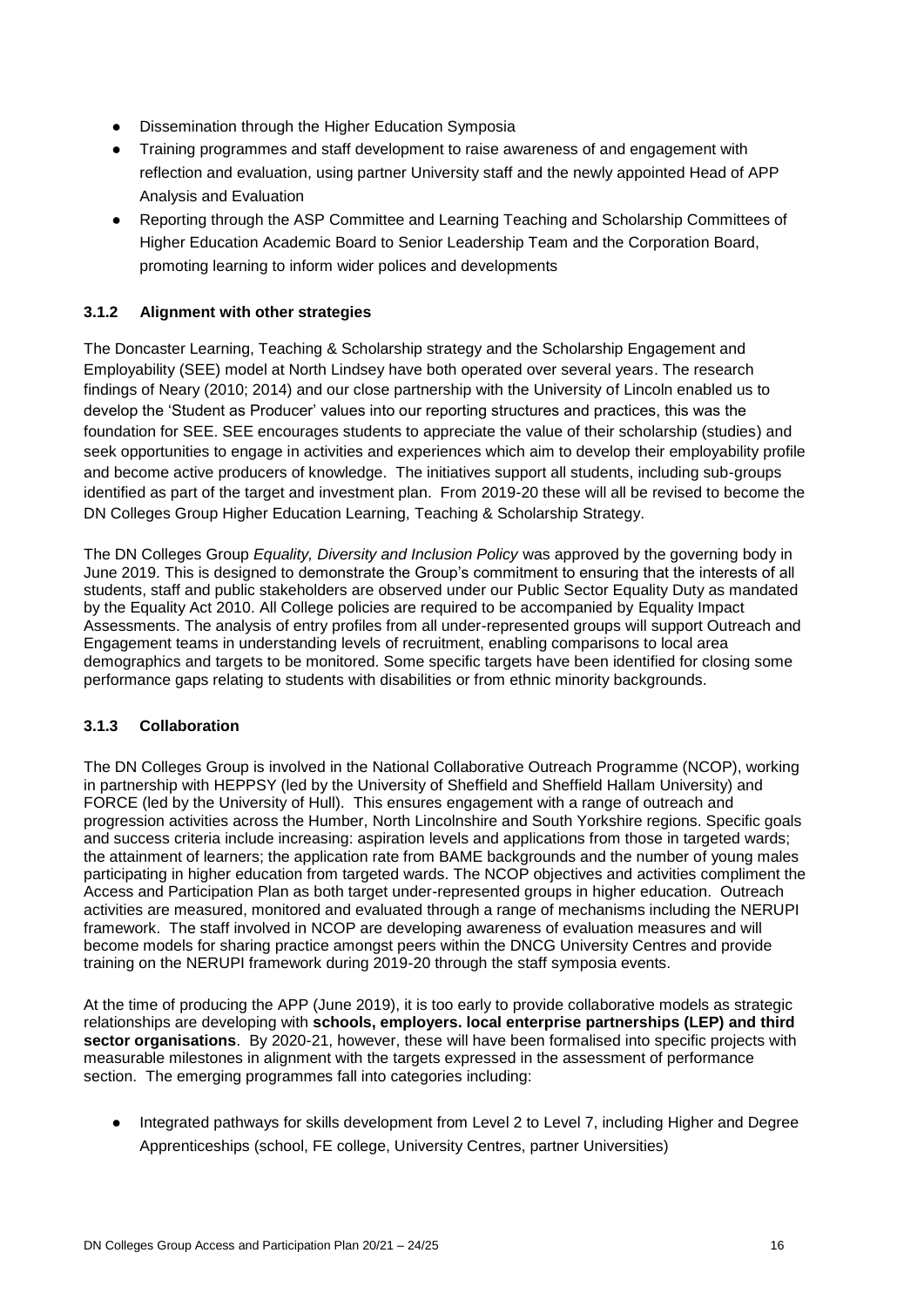- Tackling the 'hour glass economy' and the 'squeeze middle' to increase skills and professional qualifications levels as identified in the Working Futures 2014-24 report (LEP funding)
- Developing our own teachers of tomorrow (schools and partner University)
- Education pathways into recruitment and retention of nurses and health professionals (NHS Trusts, College, University)

The North Lincolnshire Economic Growth and regeneration plan identifies 10 key ideas which include: idea 7 'Lifelong integration of skills and development' (with specific reference to 'creating higher level skills' and 'higher level jobs' and idea 8 'University Campus North Lincolnshire' <https://investinnorthlincolnshire.com/news/economic-growth-plan>

The Economic Growth Plan focuses on the next five years and lays the foundations for continued growth from 2023 and beyond. If fully realised, the ideas in the plan could see 14,000 new jobs created and £721m more feeding into North Lincolnshire's economy.

North Lindsey College is an anchor partner in the Lincolnshire Institute of Technology, led by the University of Lincoln. This will drive the increase in Higher and Degree Apprenticeships and curricular developments in new areas including Renewables Engineering, Intelligent Automation and Digital Technologies and Industry 4.0. The College has led the investment into the creation of the University Campus North Lincolnshire. This strategy involves a partnership with North Lincolnshire Council and University partners to drive a step change in the provision of and demand for higher education. In addition to traditional undergraduate programmes this facility will include incubator spaces, the development of entrepreneurship and increasing the post graduate provision. The University of Lincoln will establish an enterprise centre, delivering a range of activities to attract small and medium size enterprises. An Enterprise Award will be developed for students. Strategic conversations are underway with NHS Trusts, the local education authorities and University partners to provide workforce development initiatives.

A key strategic priority for Doncaster Metropolitan Borough Council is to increase the number of people with a Level 4 qualification by 22,500. The proportion of working-age people who are qualified to Level 4 and above is currently 23.6% which is 10% lower than regional comparators and 15% below the national average. The need for a more highly qualified workforce is driven by local economic priorities as set out in the Doncaster Inclusive Growth Strategy 2018-21. This articulates the objective of creating 13,000 more jobs in Doncaster by 2034 and to increase the proportion of highly-skilled jobs which is currently 6.4% below regional comparators and 12.1% below national average. Key growth sectors include Engineering and Technology, Future Mobility, Digital Creative, Business Administration, Health and Social Care, and Education. The college has long-standing higher education provision in vocational qualifications to support the borough's growth objectives.

#### **3.1.4 Curriculum, pedagogic and student support**

The DN Colleges Group is an anchor partner in the Lincolnshire Institute of Technology (LIoT). The driving principles informing the curricular programmes portfolio are currency in Engineering, including Industry 4.0, Renewable Energy and Digital Technologies.

The University of Hull Learning Enhancement and Academic Practice Office led a 3-year institution-wide review and revalidation of curricula between 2016 and 2019, known as **Curriculum 2016.** This required all programme structures to demonstrate engagement with the development of employability skills. Degree revalidations presented the opportunity to introduce an employability strand embedded throughout the levels of a degree: Academic and Professional Development; Academic and Professional Practice; Academic and Professional Progression

The adoption of digital pedagogies is a central theme of the LIoT given the geographical sparsity of Greater Lincolnshire; blended learning models will continue to be popular. The University Centre Doncaster has a portfolio of distance learning programmes which complement the on-campus equivalents.

#### **3.2 Student consultation**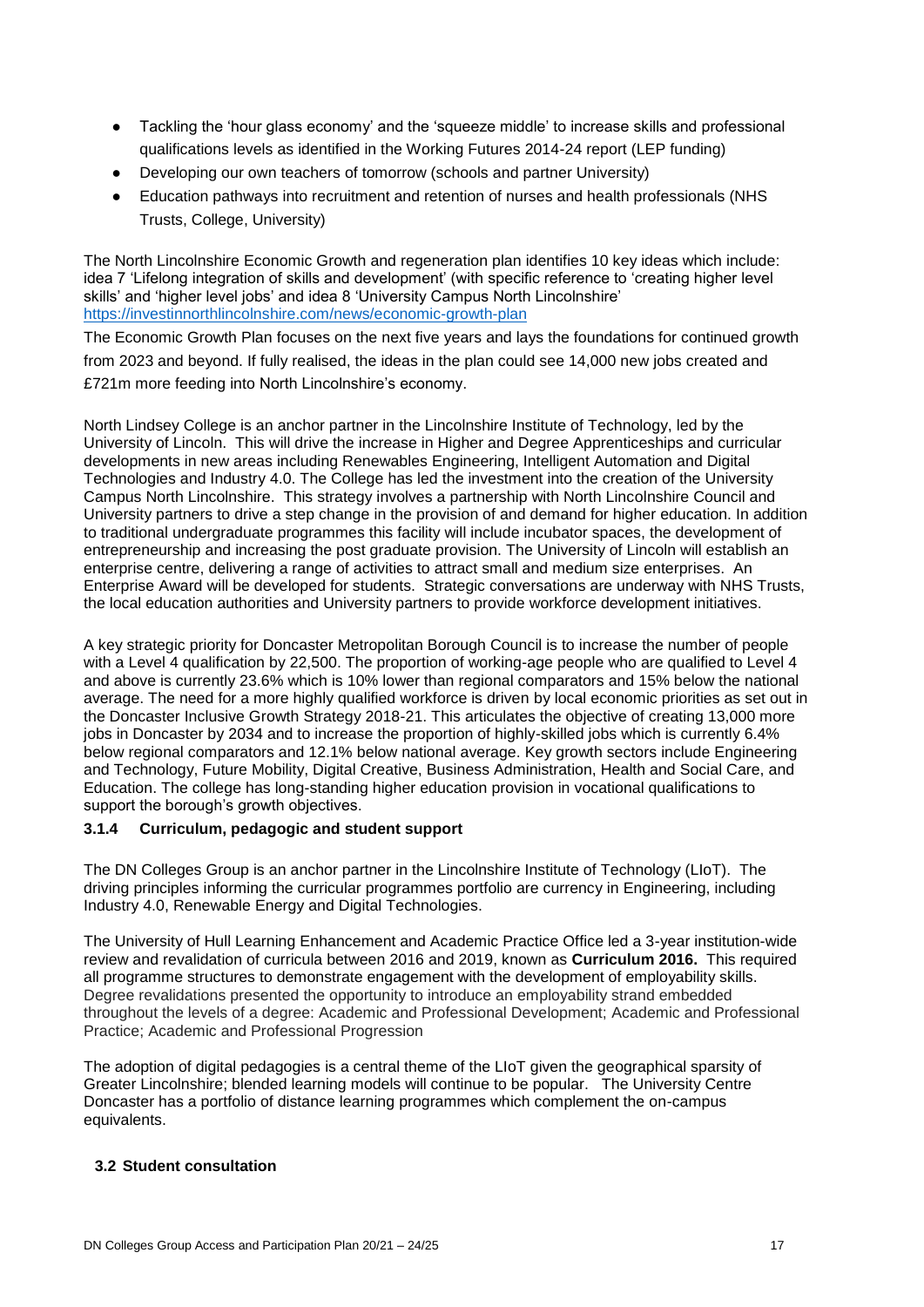Students from both University Centres participated in activities associated with the development of the 2019-20 Access and Participation Plan and again for the 2020-21 to 2024-25 Plan including attendance at workshops, focus groups, participation in discussion at The Student Society to gather student feedback on the plan and associated targets. The focus groups convened were representative of the student body and included students from all under-represented groups. The two Higher Education Student Governors are members of the Higher Education Performance and Quality Committee of the Corporation Board. We do not have a formal Students' Union but do have an active HE Student Society at North Lindsey College and HE Student Experience group at University Centre Doncaster. Student Representatives engage actively at programme committee and QSPG level, HE Student Experience Group and University Centre Board of Studies. All students are invited to participate in The Student Society, which has the aim of enhancing the overall student experience. NSS (2019) shows students have the opportunities to provide feedback and that staff value student views with 87% and 84% agreeing, against a sector average of 84% and 76% respectively. Discussion related to the APP has taken place at the Higher Education Board of Studies, with Student Representatives present and the plan and targets were discussed at the June HEPQC, with HE Student Governors present.

The APP with its targets and aspirations have been received as being representative in serving the interests of students and therefore no changes have been made as a result of consultation, although students will remain active in the monitoring and evaluation activities. Early interactions with student representatives confirmed that the focus of the APP will broaden the student horizons and concluded that the Logic Model is 'very in-depth and well thought out and makes sense for the region that we live in'. [BA (Hons) Early Childhood Studies Focus Group, 2019] As a result of further consultation related to revisions to the APP, The Student Society members have also shown an interest in key areas and will be choosing one group per year to explore, across the DN College Group, as part of their workplans.

Our University Centres are committed to maintaining a culture of students as partners, individually and collectively, in the quality of their educational experience. This culture of partnership and many of the recent initiatives implemented to engage students outside of their formal curriculum with the intention of increasing achievement, such as The SEE Award and Schip, are a direct result of student engagement.

Students will continue to be active partners in the implementation, monitoring and evaluation of the plan, through student representation at all levels through the deliberative structures up to and including Corporation Board. This starts at programme committee level, followed by departmental meetings, Quality Standards and Performance Groups, Board of Studies, Academic Board and the HEPQ Committee of the governing body. The ASP Committee, a sub-committee of Academic Board, will have student representatives to ensure effective engagement throughout the new deliberative structures. It will be at this forum that staff and students will develop and review the evaluation of interventions, using the evidence generated, to contribute towards the effectiveness of the institutional approaches.

#### **3.3 Evaluation strategy**

The DN Colleges Group ambition is to ensure a **learning golden thread** throughout the higher education deliberative structures. The 'capacity' for continuous individual and organisational learning has informed the thinking around processes and structures to permeate the APP values as we seek to embed critical reflection and evaluation throughout, from individual performance appraisal to the annual reports discussed at governing body level. We are working towards an evaluation strategy that is evidence-led to understand the impact of the interventions and critically review our targets focused on the underrepresented groups identified in our assessment of performance. (Thomas *et al* 2017)

#### **Programme design**

The key priorities for the APP have been informed by a range of information sources including OfS data, TEF4, internal data sources, Local Market Intelligence data (LMI), LEP generated data and reports, NOMIS data, Annual Monitoring Reviews and dialogue with health, education and local authorities. This has created a programme design that targets the underrepresented groups and those for whom the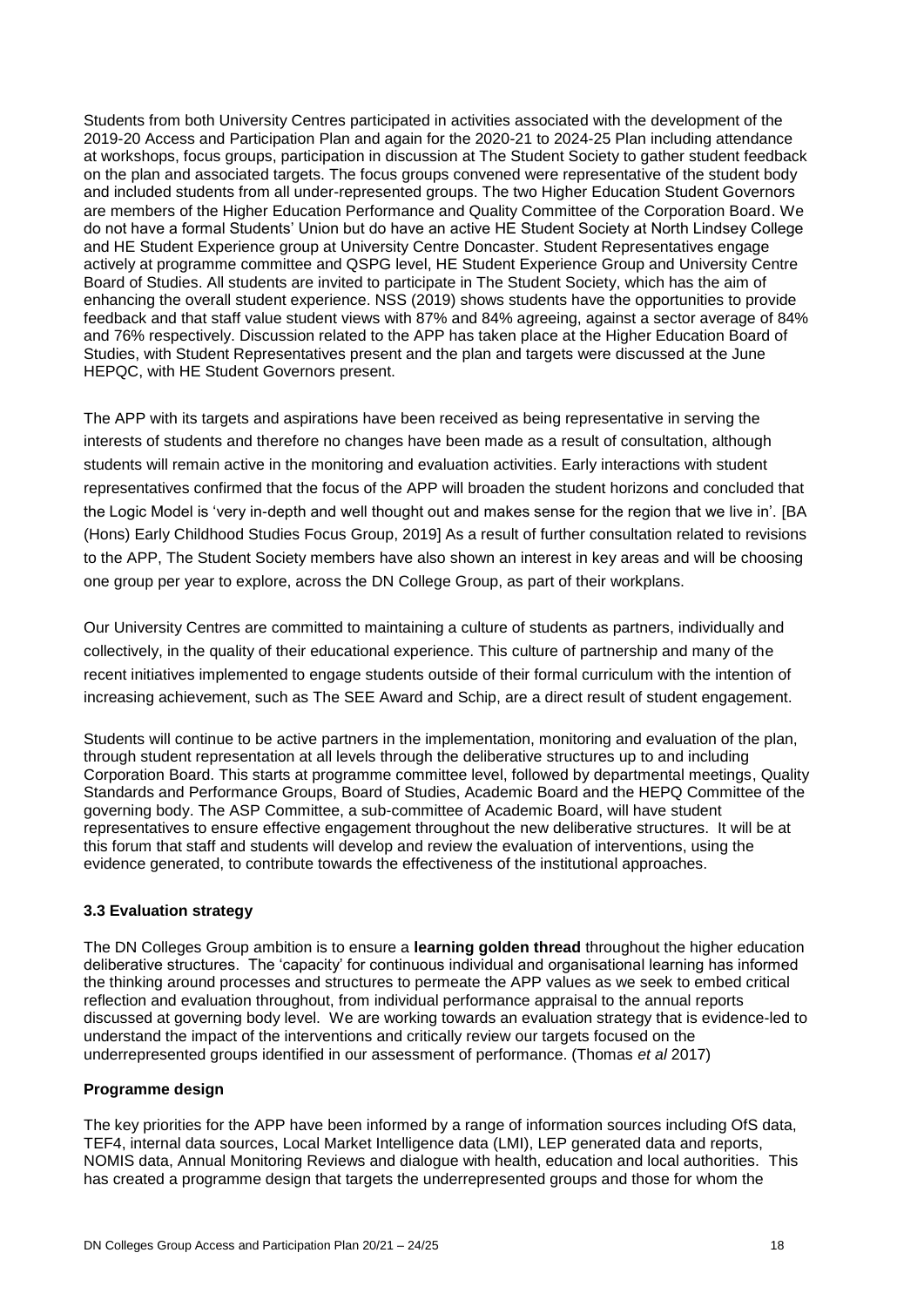largest gaps in access, success and progression are evident. The programme design comprises suitable interventions and activities that are fit for purpose and capable of addressing the changes and outcomes required as outlined in the Targets and Investment Plan *and Enhancing Our Learning Community Logic Model* which is provided on page 21. The logic model summarises our key priorities, based on analysis of theories of change, agreed interventions and desirable outcomes for student success and outcomes which have informed the development of the APP.

We have collaborated with university partners, through the sharing of good practice, to begin the creation of a robust programme design and evaluation framework. The University of Lincoln Higher Education Research Institute (LHERI) Impact Evaluation Framework (Sharp *et al* 2019) will form the basis of the evaluation framework. The Lincoln Impact Evaluation Framework (LIEF) model will be shared and developed for the DN Colleges Group context during 2019-20 through a series of CPD workshops which will be facilitated by peers from LHERI. (The LIEF model is located at Appendix 1)

The DN Colleges Group version and adaptation of the model will be introduced for 2020-21 to evaluate the effectiveness of interventions and to continuously monitor the performance of underrepresented groups. If there is little or no improvement in performance across the student life cycle, appropriate improvement plans will be developed. As with all development and improvement plans, these would be reported on and monitored through the deliberative structure to Academic Board, Senior Leadership Team and, through the HEPQC to Corporation.

The programme design will be an iterative process with existing evidence being considered, the intervention being tested and process undertaken being continuously refined and improved within the context of the Higher Education landscape. As the programme design develops we expect continuous reflection and adaptation in the spirit of the learning organisation. [Garvin 1993; Senge 1990] This will enable us to monitor, understand and evaluate the impact and critically review our targets along with the cost effectiveness of interventions. Data will be collected on outcomes and reported through the deliberative mechanisms, most crucially the Access Success and Progression (ASP) Committee of the Academic Board. Theory of change is a 'process of thinking' rather than solely developing a range of activities and interventions. A combined approach has, therefore, been adopted whereby different elements of theories have been considered, dependent upon whether it is the strategic overview or specific intervention level being reviewed to develop the programme design.

#### **Evaluation design**

The evaluation strategy has been informed by the OfS Self-Assessment Tool, a collaborative internal working group and discussion with external partners. The Self-Assessment Tool helped to identify areas of good evaluation practice and also where there is little or no robust evidence to show the benefits of the intervention in relation to the targets. The evaluation design will be developed utilising the LIEF model (Sharp *et al* 2019), to enable the testing of the effectiveness and impact of the activities conducted in relation to the outcomes identified. We aim to foster a culture of continuous improvement that will influence practice and identify appropriate action/measures to be taken and/or modification of the access, success and progression targets, following the Project Planning Cycle diagram. [OfS standards of evidence document] This will be of particular importance if there is a reversing trend in reducing the gaps of access, success and progression.

Specific areas of responsibility for the evaluation process will be allocated to key team members who have the necessary knowledge and expertise to develop action plans and monitoring reports. The reports will be considered through the deliberative structures of the ASP, Higher Education Academic Board and Corporation Board sub-committees.

The DN Colleges Group embraces the philosophy of a 'learning organisation' and over the period 2019- 20 onwards commit to embedding systematic implementation, review and evaluation to ensure the effectiveness of the initiatives to enable access, success and progression. All findings and outcomes of the evaluation undertaken will be disseminated to higher education staff, student representatives and student interns through the deliberative mechanisms and CPD events to influence practice. The OfS Self-Assessment Tool presented the opportunity to review the current evaluation processes and identify the areas requiring development which included: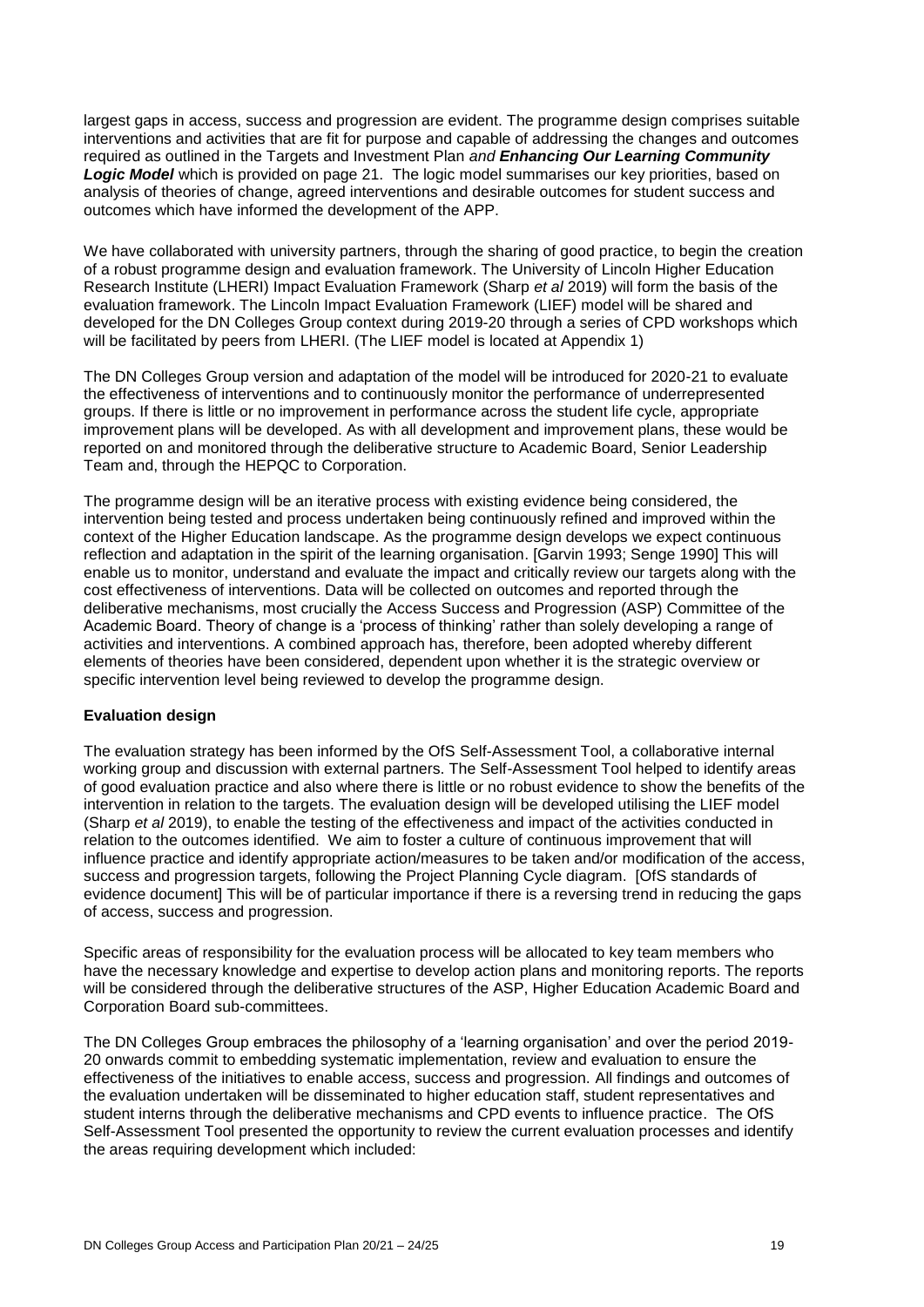- To conduct an audit of current initiatives in relation to the 2019-20 APP to inform emerging practice to achieve the aims and objectives. This will be led by the Head of APP Analysis and Evaluation and completed by September 2020
- Introduction of appropriate evaluation strategies for different types of intervention to be developed, led by the Head of APP Analysis and Evaluation, during 2019-20 and agreed for implementation in 2020-21

These augment the recent steps to create specific roles to focus on APP from senior levels, including the appointment of the Head of APP Analysis and Evaluation through to student interns focused on evaluation projects along with the responsibility for monitoring and review through the ASP committee, chaired by one of the Directors of Higher Education.

The proposed evaluation framework will be multi-layered with priorities and timescales for evaluation across the whole student lifecycle. The framework will identify the different projects to be evaluated each year, broken down into short-term, medium-term and longitudinal interventions and the outputs will inform subsequent planning. An illustrative example of activities being included in the framework is located at Appendix 2.

The methodologies of Sharp et. al. (2019) *Lincoln Impact Evaluation Framework,* Pawson and Tilley (1997), *The Realistic Evaluation Framework* and Kirkpatrick (1950) *Evaluation Model* informed the evaluation framework thinking. Within the education sector the evaluation models of Pawson and Tilley and Kirkpatrick are frequently utilised amongst widening participation practitioners, as the models helps to identify outcomes at different levels. Furthermore, the evaluations will be underpinned by theory of change to ascertain how an intervention is to work and achieve impact. The Head of APP has also been involved in NCOP evaluation project work which utilises the NERUPI framework [Hayton and Bengry-Howell, 2016]

It is planned to introduce the NERUPI in 2020-21 as this is becoming a reference point for WP practitioners. The DN Colleges Group will seek membership of NERUPI during the current academic year which will provide professional development opportunities for key staff to inform the design of our evaluation approaches. This framework is closely related to Bourdieu's 'Theory of Practice' and consideration of social, cultural, financial and economic capitals which is particularly apposite for our student population. [Bourdieu 1986]

A Mixed Methods research approach using both quantitative and qualitative approaches will be utilised, to complement each other and to overcome the limitations associated with a single evaluation design. Furthermore, triangulation will help identify and explain the conditions under which the theory of change and the LIEF adaptation is operating. This provides an opportunity to explore and interpret the work by addressing an enquiry from different perspectives and levels. The quantitative approaches will capture the numbers of outcomes achieved, and improvements in continuation and progression monitored, through the use of surveys/e-surveys, analysis of OfS data, internal data through the use of the DN Colleges Dashboard, ProSolution and Markbook and local evaluation evidence. Qualitative methods such as focus groups, discussions, semi-structured interviews and round table discussions, will help gain a deep and clear understanding of the underlying reasons, opinions and motivations for particular views and behaviours and the change/intervention required. This aligns with the practice-based approaches advocated by the Centre for Evaluation Research, 2019.

The self-assessment ratings will be monitored to provide an indication of the progress being made towards achieving higher standards of evaluation and evidence. During 2019-20 we will test the evaluation framework and potential evidence of short, medium and long term interventions, theory of change models and evaluation methodologies. The outputs of evaluation would be monitored and shared through the deliberative structures, ensuring that the outcomes are utilised to influence practice. Should the performance of under-represented groups not be improving, or falling behind target milestones, actions would be progressed through additional improvement plans. Alignment with the Learning Teaching and Scholarship strategy will ensure that outputs are achieved in the form of scholarly articles and conference papers. Sharing with external partners at the University of Lincoln and University of Hull would be ensured through existing academic structures and collaborative networks.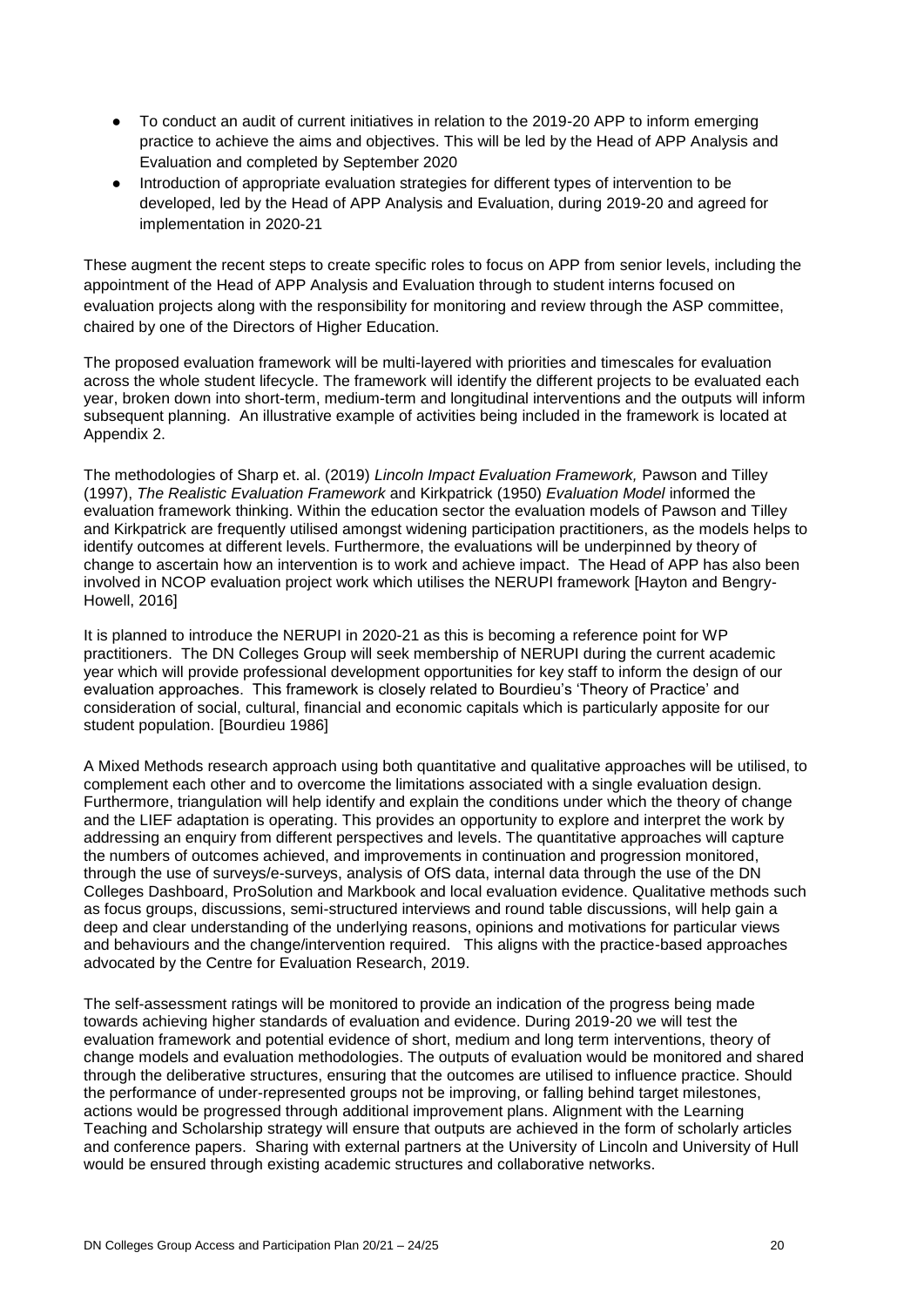The OfS financial support tool has not been utilised in the development of this plan as the DN Colleges Group has only a small number of direct financial bursaries. The whole institution strategic approach towards Finance Business Partnering and the business intelligence development, however, will include the development of a discrete financial evaluation model in relation to the Targets and Investment plan to monitor the progress from baseline data through the yearly milestones. This will also encompass a robust evaluation of all of the investments committed towards success and progression measures. A revised financial model is being developed during 2019-20, under the senior leadership portfolio of the Director of Finance, to enable the Group to track expenditure and activities to gain insights into the cost of interventions and their impact. This will provide the baseline against which future years activity will be monitored. Evaluation of outcomes and impact is to be embedded into any intervention by design. The DN Colleges Group has a comprehensive annual workplan with its internal auditors into which assurance of compliance with the conditions of OfS Registration would be considered. The evaluation of the key strands of the APP in progressing towards desired impact on the aims and objectives be considered in agreeing the internal audit workplan during each year; this will provide assurance of the effective allocation of resources with formal reporting to the Senior Leadership Team and to the Governing Body.

The ambition is that by 2020-21 a resource will have developed that gathers the evidence on effective practice and to promote across all areas of the DN Colleges Group learning community. Along with producing on-going evidence of the impact of the interventions, the main priority of the evaluation strategy, will be to ensure that data and evidence are systematically utilised to inform and enhance the strategic approach towards access, success and progression.

#### **3.4. Monitoring progress against delivery of the plan**

The monitoring of performance will be through: the Access Success and Progression Committee (ASP); the Higher Education Academic Board (HEAB) and the Senior Leadership Team. Student engagement is well-embedded across the academic community and student membership is ensured. In addition, the HEPQC is the established governing committee of the DN Colleges Group Corporation Board which receives the formal reports, both of which have Higher Education Student Governors membership.

The approved Access and Participation Plan's objectives, targets and their outcomes will be monitored thrice yearly through these formal mechanisms. Should the monitoring show worsening performance falling behind target milestones, the ASP group will have responsibility for agreeing improvement actions. The progress report will be escalated to the Senior Leadership Team and a comprehensive investigation would be undertaken, led by members of the senior team and governing body. A formal report with agreed action plan would be rigorously monitored through these formal structures.

At programme level the key performance indicators referred to earlier are routinely reviewed through personal tutorials, programme committee meetings and other reporting mechanisms such as the Programme Area Reviews and Annual Monitoring Reports. Action plans feed into the institutional level annual monitoring cycle. The development of the dashboards will see the further disaggregation to reflect the range of student characteristics to provide a more comprehensive and robust approach which will strengthen the review of our APP targets.

In line with the OfS expectation for 2019-20 for audited financial statements to include information relating to expenditure on the APP activities, the College would ensure adherence to relevant regulatory requirements.

#### **4. Provision of information to students**

Prospective students are provided with information on financial support arrangements through a range of media including college websites and institutional/programme level handbooks. Students can also receive information in person via their personal tutors and the University Centres' Information and Advice Offices. The Access and Participation Statement is located on the website along with headline fee information. Our commitment to engaging with prospective students from the very first point of contact in the pre-entry phase of the student life cycle ensures that the more detailed information is provided through ongoing interaction with the outreach and engagement teams during the admissions process and preparation for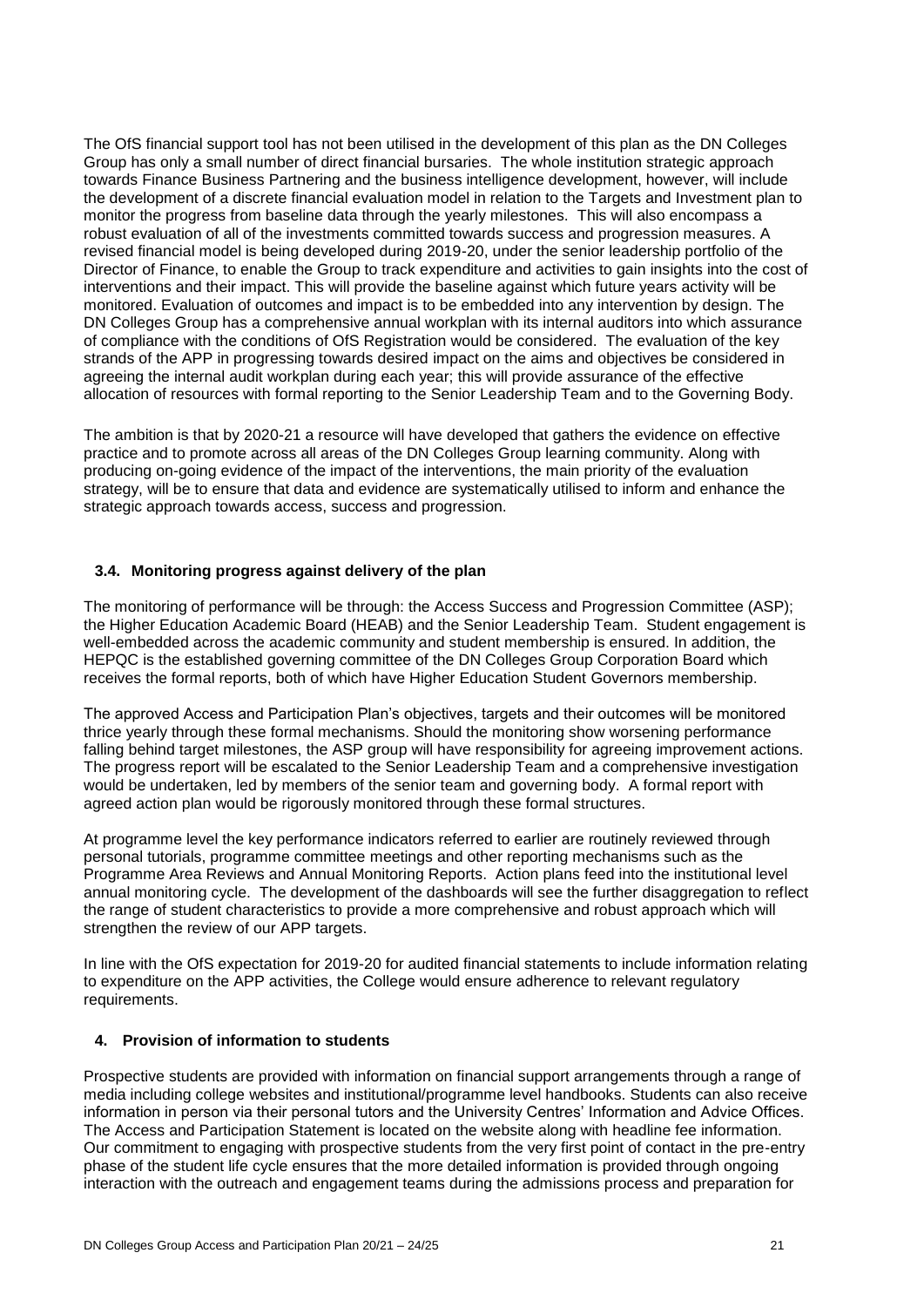entering into higher education. This continues throughout the life cycle through the integrated approach towards enabling student success and achievement.

#### **Headline financial support and eligibility criteria for students from under-represented groups:**

#### **Care Leavers bursaries**

Bursaries of £500 will be made available to students identified as care leavers. Currently, the number of care leavers across the institution is very low and expected numbers will be monitored on an annual basis. The revised DNCG Higher Education enrolment form will capture this and all of the characteristics to contribute towards the systematic analysis and proactive engagement with access, success and progression identified at the beginning of this Plan.

#### **Low participation neighbourhood bursaries**

Targeted financial support from the anticipated additional income above basic fees will be specifically directed towards the provision of £500 bursary payments during Year 1; these will be linked to academic progression throughout the year. This initiative has worked effectively at the University Centre Scunthorpe as an incentive for level 3 students progressing from FE into HE within our institution from households where residual income is below £25,000. This relates to the IMD and POLAR Q1 and 2 postcodes. Further filters can be applied for STEM subjects where demand exceeds the supply of bursaries.

#### **BAME bursaries**

We have identified 10 positive action bursaries for students entering from BAME backgrounds, primarily from Asian backgrounds.

#### **Hardship Funds**

The Student Opportunity Fund is available to qualifying students who face financial hardship and difficulty. Applications to the non-repayable fund can be made at any time throughout the academic year. Following a standard assessment, students may qualify for a termly payment based upon their attendance.

In the instance of unexpected large expense students may alternatively qualify for a short term repayable loan.

- Appendix 1 The LIEF model for evaluation
- Appendix 2 An example of activities within the evaluation framework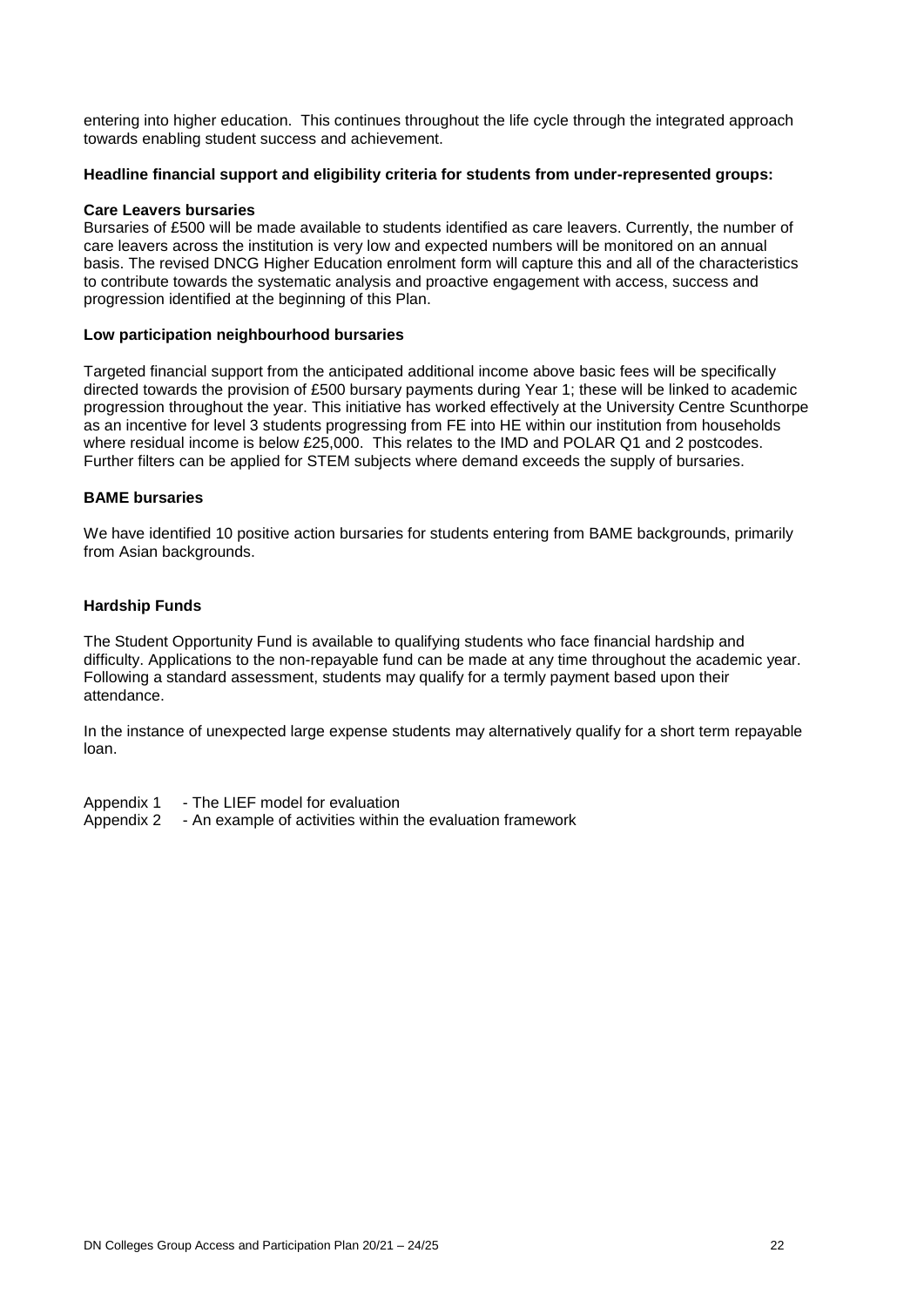

#### ENHANCING OUR LEARNING COMMUNITY – ENRICHING OUR REGIONAL COMMUNITY – RE-INVESTING INTELLECTUAL WEALTH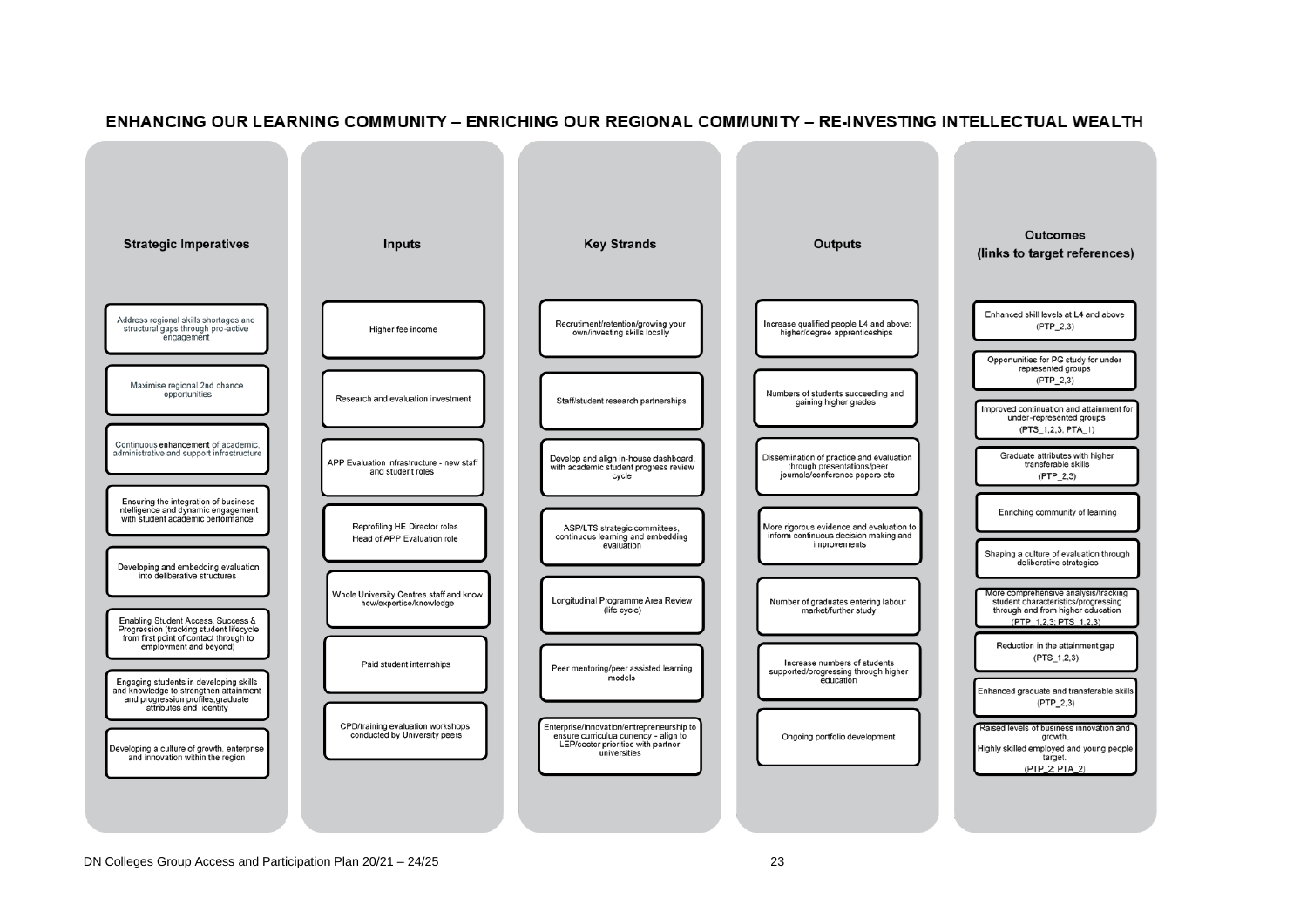**Provider UKPRN: 10004695**

\*course type not listed

**Inflationary statement:** 

### **Table 4a - Full-time course fee levels for 2020-21 entrants**

| <b>Full-time course type:</b>                                               | <b>Additional information:</b>                   | <b>Course fee:</b> |
|-----------------------------------------------------------------------------|--------------------------------------------------|--------------------|
| First degree                                                                | BA with EYITT - Years 2 & 3                      | £9,000             |
| First degree                                                                | <b>DNCG - Year 2 progression</b>                 | £7,250             |
| First degree                                                                | <b>DNCG - new entrants</b>                       | £7,400             |
| First degree                                                                | Doncaster - Level 6                              | £7,400             |
| First degree                                                                | Doncaster - Year 3 progression                   | £7,000             |
| First degree                                                                | Doncaster - Year 3 progression - NI              | £3,023             |
| First degree                                                                | North Lindsey - Year 3 progression               | £7,250             |
| Foundation degree                                                           | <b>DNCG - Year 2 progression</b>                 | £7,250             |
| <b>Foundation degree</b>                                                    | DNCG - Year 2 progression (Employability Scheme) | £7,500             |
| Foundation degree                                                           | <b>DNCG - new entrants</b>                       | £7,400             |
| <b>Foundation degree</b>                                                    | DNCG new entrants (Employability Scheme)         | £7,650             |
| Foundation year/Year 0                                                      |                                                  | $\ast$             |
| HNC/HND                                                                     | <b>DNCG - Year 2 progression</b>                 | £7,250             |
| HNC/HND                                                                     | <b>DNCG</b> - new entrants                       | £7,400             |
| HNC/HND                                                                     | NL - Year 2 progression                          | £3,750             |
| HNC/HND                                                                     | NL - new entrants                                | £3,825             |
| CertHE/DipHE                                                                |                                                  |                    |
| Postgraduate ITT                                                            | <b>DNCG - new entrants</b>                       | £7,400             |
| <b>Accelerated degree</b>                                                   |                                                  |                    |
| Sandwich year                                                               |                                                  |                    |
| Erasmus and overseas study years                                            |                                                  |                    |
| Other                                                                       |                                                  | $\ast$             |
| Table 4b - Sub-contractual full-time course fee levels for 2020-21 entrants |                                                  |                    |
|                                                                             |                                                  |                    |
| Sub-contractual full-time course type:                                      | <b>Additional information:</b>                   | <b>Course fee:</b> |
| First degree                                                                |                                                  |                    |
| <b>Foundation degree</b>                                                    |                                                  |                    |
| Foundation year/Year 0                                                      |                                                  |                    |
| HNC/HND                                                                     |                                                  |                    |
| CertHE/DipHE                                                                |                                                  |                    |
| Postgraduate ITT                                                            |                                                  |                    |
| <b>Accelerated degree</b>                                                   |                                                  |                    |
| Sandwich year                                                               |                                                  |                    |
| Erasmus and overseas study years                                            |                                                  |                    |
| Other                                                                       |                                                  |                    |
| Table 4c - Part-time course fee levels for 2020-21 entrants                 |                                                  |                    |
| <b>Part-time course type:</b>                                               | <b>Additional information:</b>                   | <b>Course fee:</b> |
| First degree                                                                |                                                  | £3,700             |
| First degree                                                                | NL - Humanities & Social Science                 | £4,925             |
| <b>Foundation degree</b>                                                    |                                                  | £3,750             |
| <b>Foundation degree</b>                                                    | NL - Engineering & Biosciences                   | £5,125             |
| Foundation year/Year 0                                                      |                                                  |                    |
| HNC/HND                                                                     |                                                  | £2,750             |
| CertHE/DipHE                                                                |                                                  |                    |
| Postgraduate ITT                                                            |                                                  | £3,700             |
| <b>Accelerated degree</b>                                                   |                                                  |                    |
| Sandwich year                                                               |                                                  |                    |
| Erasmus and overseas study years<br>Other                                   | $\ast$                                           | $\ast$             |



# Access and participation plan **Provider name: DN Colleges Group Fee information 2020-21**

**Table 4d - Sub-contractual part-time course fee levels for 2020-21 entrants**

| Sub-contractual part-time course type:  | <b>Additional information:</b> | <b>Course fee:</b> |
|-----------------------------------------|--------------------------------|--------------------|
| First degree                            |                                |                    |
| <b>Foundation degree</b>                |                                |                    |
| Foundation year/Year 0                  |                                |                    |
| HNC/HND                                 |                                |                    |
| CertHE/DipHE                            |                                |                    |
| Postgraduate ITT                        |                                |                    |
| Accelerated degree                      |                                |                    |
| Sandwich year                           |                                |                    |
| <b>Erasmus and overseas study years</b> |                                |                    |
| <b>Other</b>                            |                                |                    |

## **Summary of 2020-21 entrant course fees**

Subject to the maximum fee limits set out in Regulations we intend to increase fees each year using the RPI-X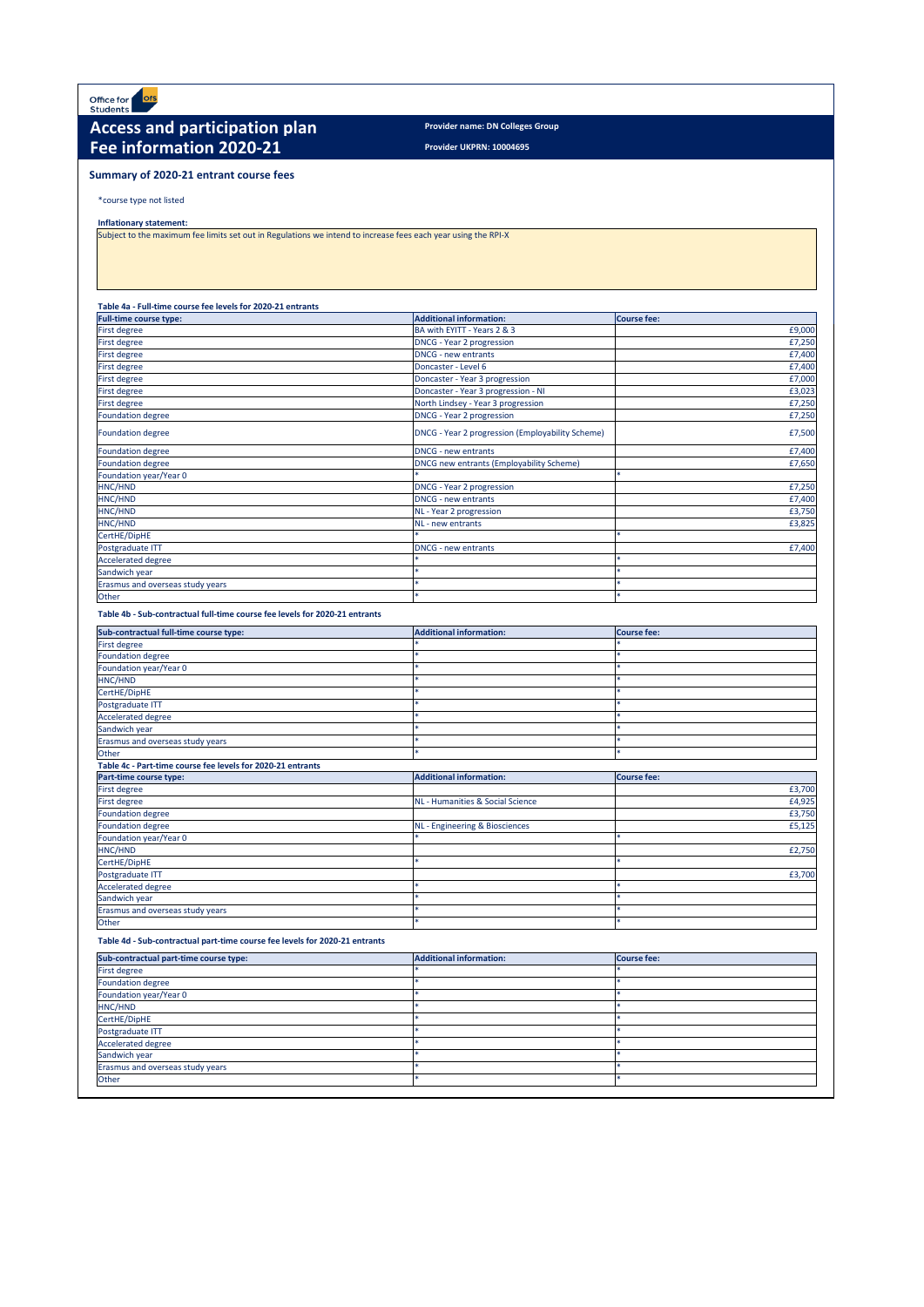Office for<br>Students **OfS** 

# **Targets and investment plan** Provider name: DN Colleges Group **2020-21 to 2024-25** Provider UKPRN: 10004695

### **Investment summary**

The OfS requires providers to report on their planned investment in access, financial support and research and evaluation in their access and participation plan. The OfS does not require providers to report on investment in student success and progression in the access and participation plans and therefore investment in these areas is not recorded here.

The investment forecasts below in access, financial support and research and evaluation does not represent not the total amount spent by providers in these areas. It is the additional amount that providers have committed following the introduction of variable fees in 2006-07. The OfS does not require providers to report on investment in success and progression and therefore investment in these areas is not represented.

The figures below are not comparable to previous access and participation plans or access agreements as data published in previous years does not reflect latest provider projections on student numbers.

| Table 4a - Investment summary (£)                       |                      |               |               |               |               |  |  |  |  |  |
|---------------------------------------------------------|----------------------|---------------|---------------|---------------|---------------|--|--|--|--|--|
| Access and participation plan investment summary $(f)$  | <b>Academic year</b> |               |               |               |               |  |  |  |  |  |
|                                                         | 2020-21              | 2021-22       | 2022-23       | 2023-24       | 2024-25       |  |  |  |  |  |
| Total access activity investment (£)                    | £115,000.00          | £125,000.00   | £137,000.00   | £151,000.00   | £166,000.00   |  |  |  |  |  |
| Access (pre-16)                                         | £20,000.00           | £21,500.00    | £23,000.00    | £25,000.00    | £27,000.00    |  |  |  |  |  |
| Access (post-16)                                        | £30,000.00           | £32,500.00    | £35,000.00    | £38,000.00    | £42,000.00    |  |  |  |  |  |
| <b>Access (adults and the community)</b>                | £65,000.00           | £71,000.00    | £79,000.00    | £88,000.00    | £97,000.00    |  |  |  |  |  |
| <b>Access (other)</b>                                   | £0.00                | £0.00         | £0.00         | £0.00         | £0.00         |  |  |  |  |  |
| <b>Financial support <math>(f)</math></b>               | £110,000.00          | £123,000.00   | £136,000.00   | £150,000.00   | £165,000.00   |  |  |  |  |  |
| <b>Research and evaluation <math>(f)</math></b>         | £80,000.00           | £88,000.00    | £97,000.00    | £106,000.00   | £116,000.00   |  |  |  |  |  |
|                                                         |                      |               |               |               |               |  |  |  |  |  |
| Table 4b - Investment summary (HFI%)                    |                      |               |               |               |               |  |  |  |  |  |
| Access and participation plan investment summary (%HFI) | <b>Academic year</b> |               |               |               |               |  |  |  |  |  |
|                                                         | 2020-21              | 2021-22       | 2022-23       | 2023-24       | 2024-25       |  |  |  |  |  |
| Higher fee income (EHFI)                                | £2,646,316.00        | £2,933,241.00 | £3,211,300.00 | £3,534,800.00 | £3,890,350.00 |  |  |  |  |  |
| <b>Access investment</b>                                | 4.3%                 | 4.3%          | 4.3%          | 4.3%          | 4.3%          |  |  |  |  |  |
| <b>Financial support</b>                                | 4.2%                 | 4.2%          | 4.2%          | 4.2%          | 4.2%          |  |  |  |  |  |
| <b>Research and evaluation</b>                          | 3.0%                 | 3.0%          | 3.0%          | 3.0%          | 3.0%          |  |  |  |  |  |
| <b>Total investment (as %HFI)</b>                       | 11.5%                | 11.5%         | 11.5%         | 11.5%         | 11.5%         |  |  |  |  |  |

Note about the data: